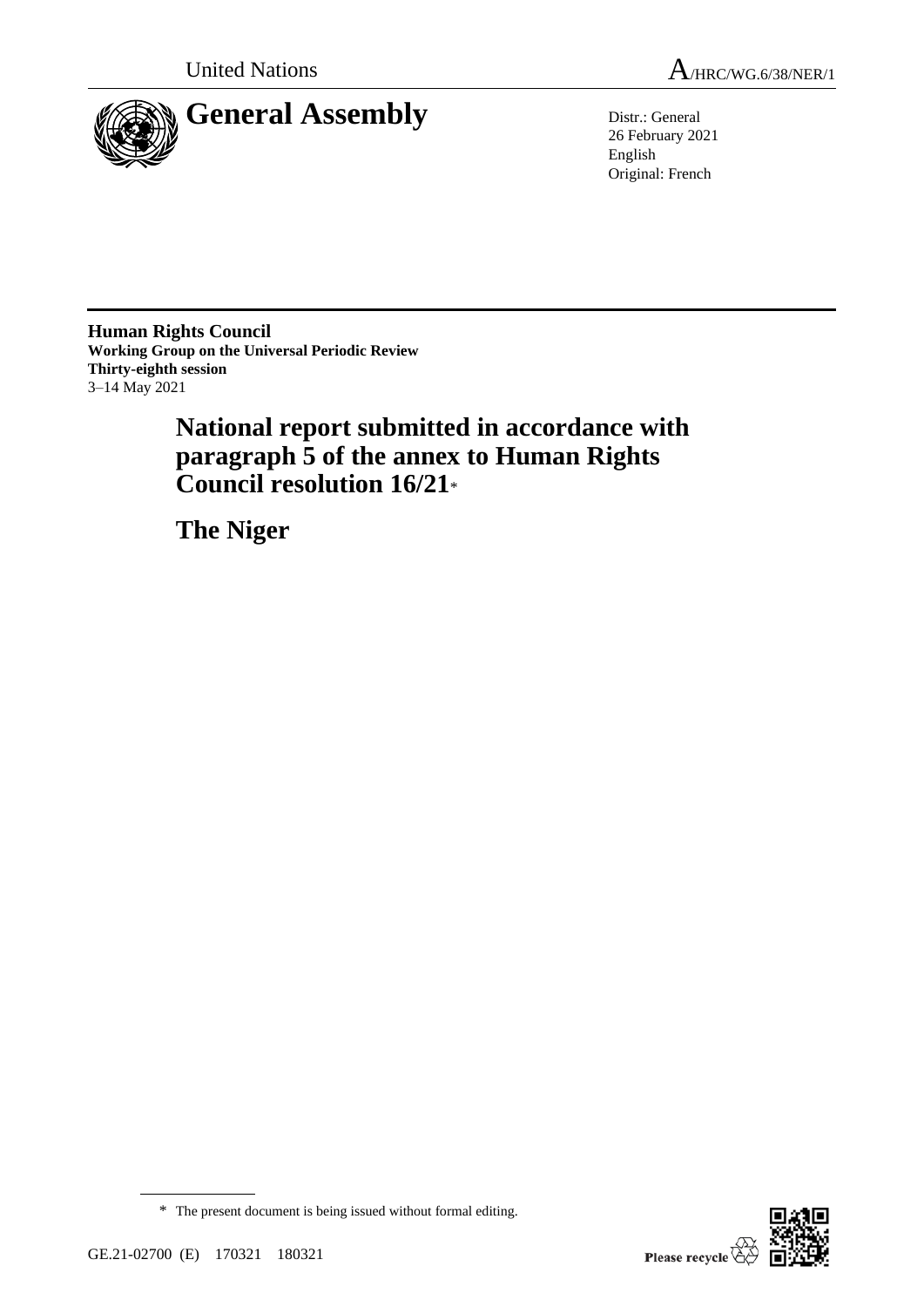# Contents

|                |                                                                                           |  | Page           |
|----------------|-------------------------------------------------------------------------------------------|--|----------------|
|                |                                                                                           |  | 3              |
| $\mathbf{I}$ . |                                                                                           |  |                |
| $\Pi$ .        | Development of the normative and institutional framework for the promotion and protection |  | 4              |
|                | A.                                                                                        |  | $\overline{4}$ |
|                | $\bf{B}$ .                                                                                |  | 6              |
| Ш.             | Promotion and protection of human rights on the ground and fulfilment                     |  | 8              |
|                | A.                                                                                        |  | 8              |
|                | В.                                                                                        |  | 8              |
|                | C.                                                                                        |  | 9              |
|                | D.                                                                                        |  | 9              |
| IV.            | Follow-up and implementation of recommendations and pledges made in the second cycle      |  | 10             |
|                | А.                                                                                        |  | 10             |
|                | <b>B.</b>                                                                                 |  | 19             |
|                | C.                                                                                        |  | 19             |
| V.             |                                                                                           |  | 19             |
|                | А.                                                                                        |  | 19             |
|                | В.                                                                                        |  | 20             |
|                | C.                                                                                        |  | 20             |
| VI.            |                                                                                           |  | 20             |
|                | А.                                                                                        |  | 20             |
|                | В.                                                                                        |  | 20             |
|                |                                                                                           |  | 20             |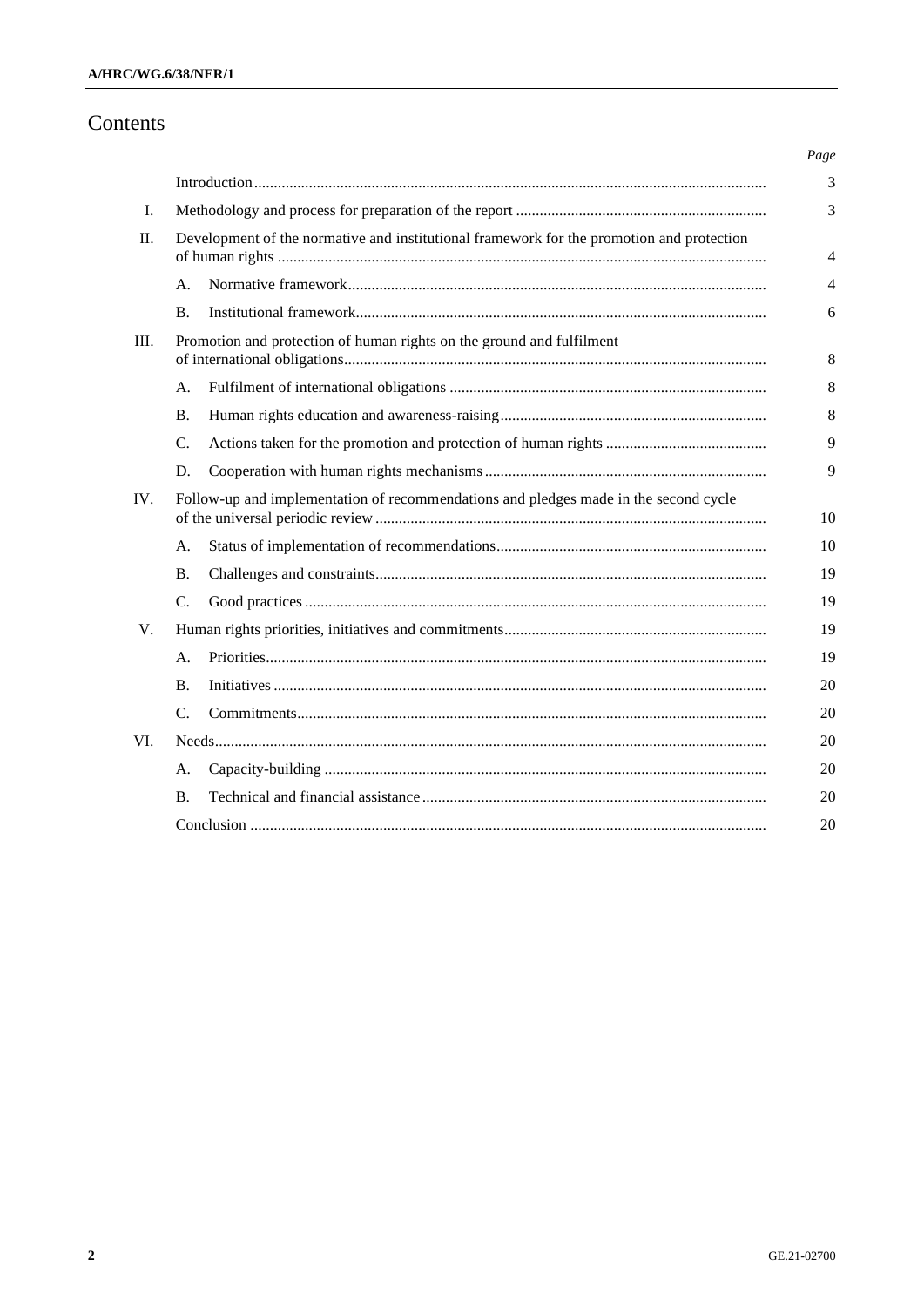# **Introduction**

1. The Niger submitted its national report to the first cycle of the universal periodic review on 11 February 2011. Following that submission, it received 112 recommendations, of which 110 were accepted and 2 were noted. The Niger submitted its national report to the second cycle of the universal periodic review on 18 January 2016. It received 168 recommendations, of which it accepted 167 and noted 1.

2. In accordance with the guidelines set out in Human Rights Council decision 17/119, the Niger hereby submits this report under the third cycle of the universal periodic review.

3. Following consideration of its report on the second cycle of the universal periodic review, and in order to honour its international commitments, the Niger has continued its efforts to protect and promote human rights. Thus, significant progress has been made with regard to the ratification of international instruments, the reform of the judicial and penitentiary systems, the rights to health, education, food and security, specific rights and those of vulnerable persons, and certain third-generation rights.

4. An assessment of the implementation of accepted recommendations shows that 80 per cent have been fully implemented, 15.5 per cent have been partially implemented and 4.5 per cent are pending. Despite numerous examples of progress, much remains to be done to improve the protection of human rights. Among other things, the security challenges that the country has faced since 2015, a lack of financial resources and sociocultural and demographic constraints are obstacles to the realization of certain rights enshrined in national and international texts.

5. The present report, in accordance with the guidelines issued by the Human Rights Council, is structured around six main parts, namely:

- Methodology and process for preparation of the report
- Changes in the normative and institutional framework and public policies since 2016
- Promotion and protection of human rights on the ground
- Implementation of the recommendations issued at the last cycle of the country's universal periodic review
- Human rights priorities, initiatives and commitments
- Needs in terms of capacity-building and technical and financial assistance

# **I. Methodology and process for preparation of the report**

6. Until 2010, the Niger did not have a formal structure in charge of drafting reports to the treaty bodies and the universal periodic review mechanism. A national drafting committee for these reports was set up on 17 March 2010. Aware of the stakes and the benefits of respecting its international commitments through the protection and promotion of human rights, the Government on 6 January 2017 raised the rank of this Committee, which became interministerial, by a decree adopted by the Council of Ministers.

7. The present report was drafted by this Interministerial Committee, which is composed of 18 members representing the key ministries in charge of human rights issues. The Committee, which is administered by a permanent secretariat, may call upon any resource persons to carry out its mission.

8. In implementing the recommendations and preparing this report, the Committee has adopted a participatory and inclusive approach, in several stages:

- Submission to all stakeholders, on 8 July 2016, of the report on the examination of the situation in the country under the second cycle, with a view to ensuring national ownership of the content of the report and the recommendations received
- Adoption by the Council of Ministers of a plan for implementation of the recommendations, on 27 October 2017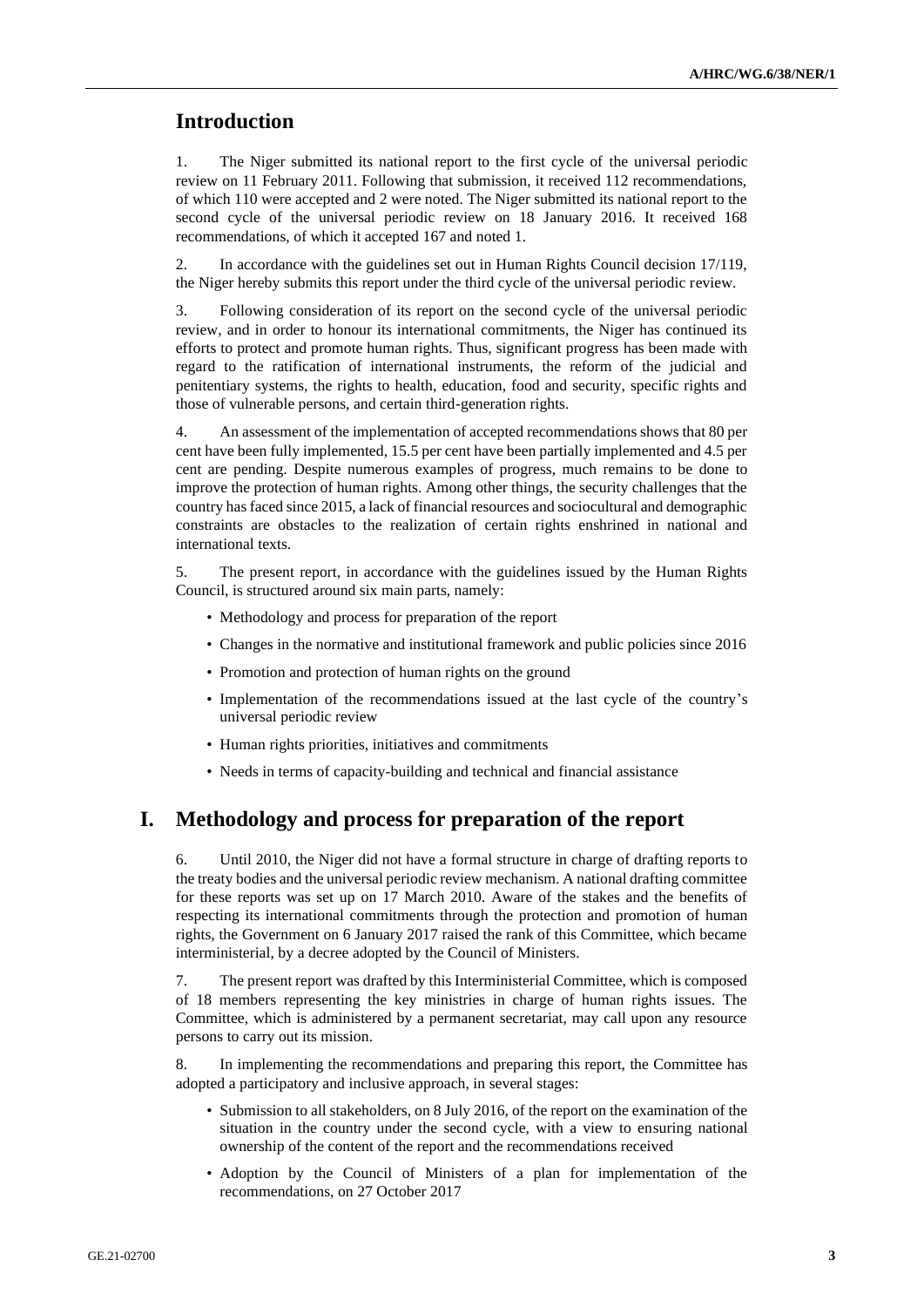- Dissemination of the plan among the bodies and partners concerned
- Organization, on 13 December 2018, of a parliamentary day on the implementation of the recommendations
- Organization of several regional workshops on the status of implementation of the recommendations
- Preparation of a midterm report on implementation of the recommendations
- Collection and compilation of data to be included in the national report
- Adoption by the Interministerial Committee of the draft national report, during a workshop
- Validation of the draft national report during a meeting whose attendance was limited owing to the coronavirus disease (COVID-19) pandemic, involving some civil society organizations, the National Human Rights Commission and other State structures not members of the Interministerial Committee
- Adoption in the Council of Ministers of the draft national report, by decree

# **II. Development of the normative and institutional framework for the promotion and protection of human rights**

#### **A. Normative framework**

#### **1. Newly ratified international and regional instruments**

9. Since the submission of its last report, the Niger has ratified or acceded to several international instruments, including, inter alia:

- Paris Agreement on climate change
- Statute of the Organization of the Islamic Conference Women Development Organization
- Protocol to Eliminate Illicit Trade in Tobacco Products, protocol to the Framework Convention on Tobacco Control of the World Health Organization
- Judicial cooperation agreement between the Republics of Mali, the Niger and Chad
- Cooperation agreement between the United Nations and the Republic of the Niger on the criminal prosecution of members of Islamic State in Iraq and the Levant
- Additional Protocol A/P/SP1/7/93 supplementing the provisions of article 7 of the Protocol on the free movement of persons, the right of residence and establishment
- Protocol of 10 December 1999 relating to the mechanism for conflict prevention, management and resolution, peacekeeping and security
- Bangui Agreement establishing the African Intellectual Property Organization
- Tripartite Consultation (International Labour Standards) Convention, 1976 (No. 144) of the International Labour Organization (ILO)
- Amendments to the Rome Statute of the International Criminal Court on the crime of aggression
- Agreement establishing the African Continental Free Trade Area
- Convention on Protection of Children and Cooperation in respect of Intercountry Adoption
- Kigali Amendment to the Montreal Protocol on Substances that Deplete the Ozone Layer
- Extradition agreement between the Government of the Niger and the French Republic
- ILO Employment Policy Convention, 1964 (No. 122)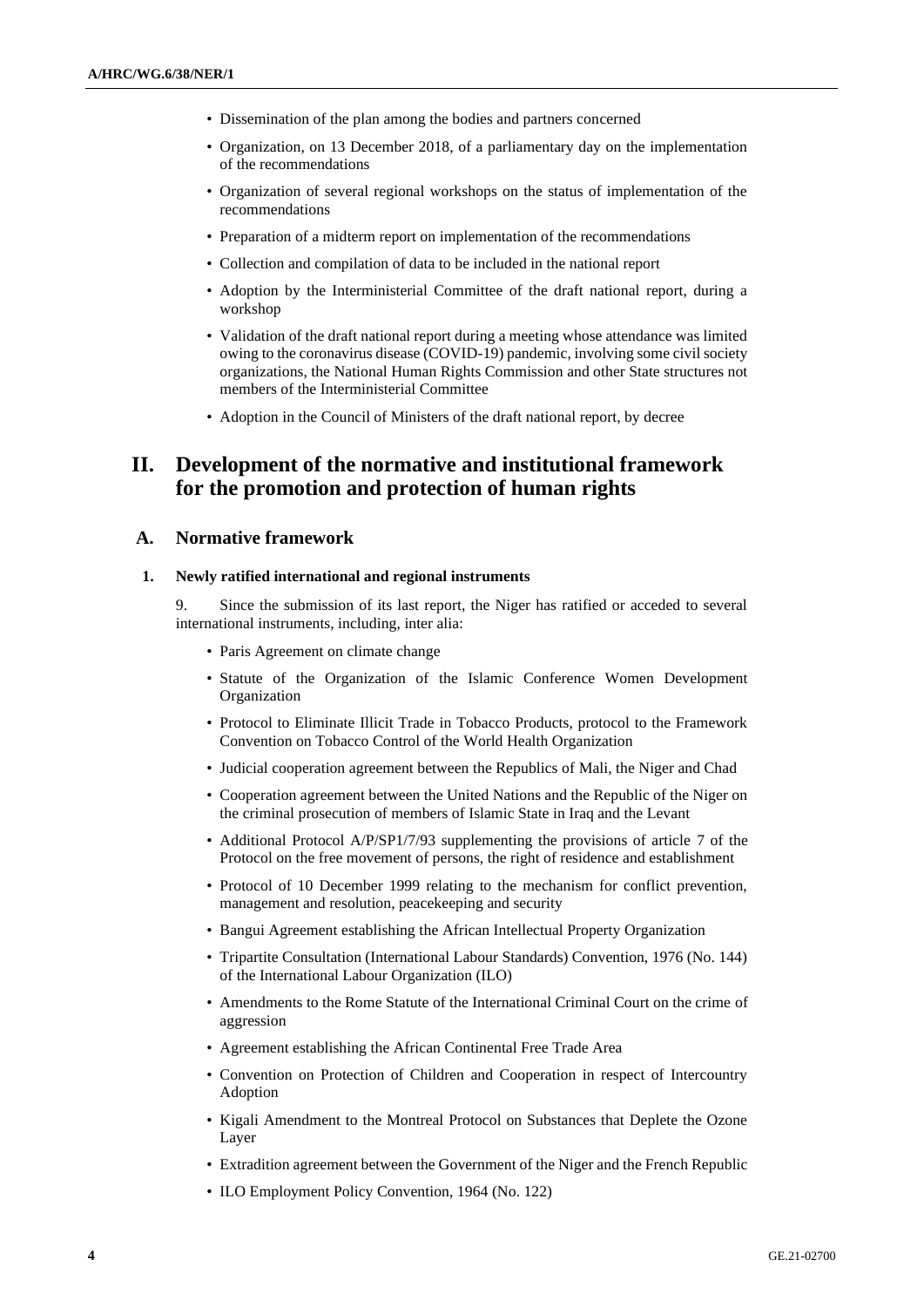- Convention on the Non-Applicability of Statutory Limitations to War Crimes and Crimes against Humanity
- African Charter on Values and Principles of Public Service and Administration
- ILO Maternity Protection Convention, 2000 (No. 183)
- African Road Safety Charter
- etc.

#### **2. Development of the national normative framework**

10. With a view to providing a better living environment for the population in an environment conducive to respect for human rights, the Government adopted several pieces of legislation between 2016 and 2020, including:

- Act No. 2016-33 of 31 October 2016 on money-laundering and the financing of terrorism
- Act No. 2016-41 of 15 November 2016 on the composition, responsibilities and operating rules of the National Security Council
- Act No. 2016-42 of 15 November 2016 extending the state of emergency in the Diffa Region
- Act No. 2016-44 of 6 December 2016 on the creation, tasks, responsibilities, composition, organization and functioning of the High Authority to Combat Corruption and Related Offences
- Act No. 2016-45 of 6 December 2016 on the creation, tasks, responsibilities, organization and operation of a Nuclear Regulation and Safety Authority
- Act No. 2017-05 of 31 March 2017 establishing community service
- Act No. 2017-08 of 31 March 2017 on the basic principles of the prison system
- Act No. 2017-09 of 31 March 2017 establishing the autonomous statute for prison administration staff
- Act No. 2017-23 of 21 April 2017 on the repression of offences involving the use of cheques, bank cards and other electronic payment instruments and processes
- Act No. 2017-28 of 3 May 2017 on the protection of personal data
- Act No. 2017-50 of 6 June 2017 amending certain articles of the Constitution
- Act No. 2017-56 of 8 June 2017 amending articles 84 and 173 of the Constitution
- Act No. 2017-03 of 30 June 2017 establishing the mining law
- Act No. 2018-22 of 27 April 2018, establishing the basic principles of social protection
- Act No. 2018-23 of 27 April 2018 on audiovisual communication
- Act No. 2018-24 of 27 April 2018 on the statute for judicial appointees
- Act No. 2018-25 of 27 April 2018 establishing the fundamental principles for construction and housing
- Act No. 2018-26 of 27 April 2018 amending Act No. 2015-08 of 10 April 2015 establishing the organization, competence, procedure and functioning of the commercial courts
- Act No. 2018-27 of 27 April 2018 amending Act No. 2018-08 of 30 March 2018 on the procedures for the settlement of small claims cases in commercial and civil matters
- Act No. 2018-28 of 14 May 2018 establishing the basic principles of environmental assessment
- Act No. 2018-31 of 16 May 2018 amending Act No. 2012-34 of 7 June 2012 on the composition, responsibilities, organization and operation of the High Council for Communications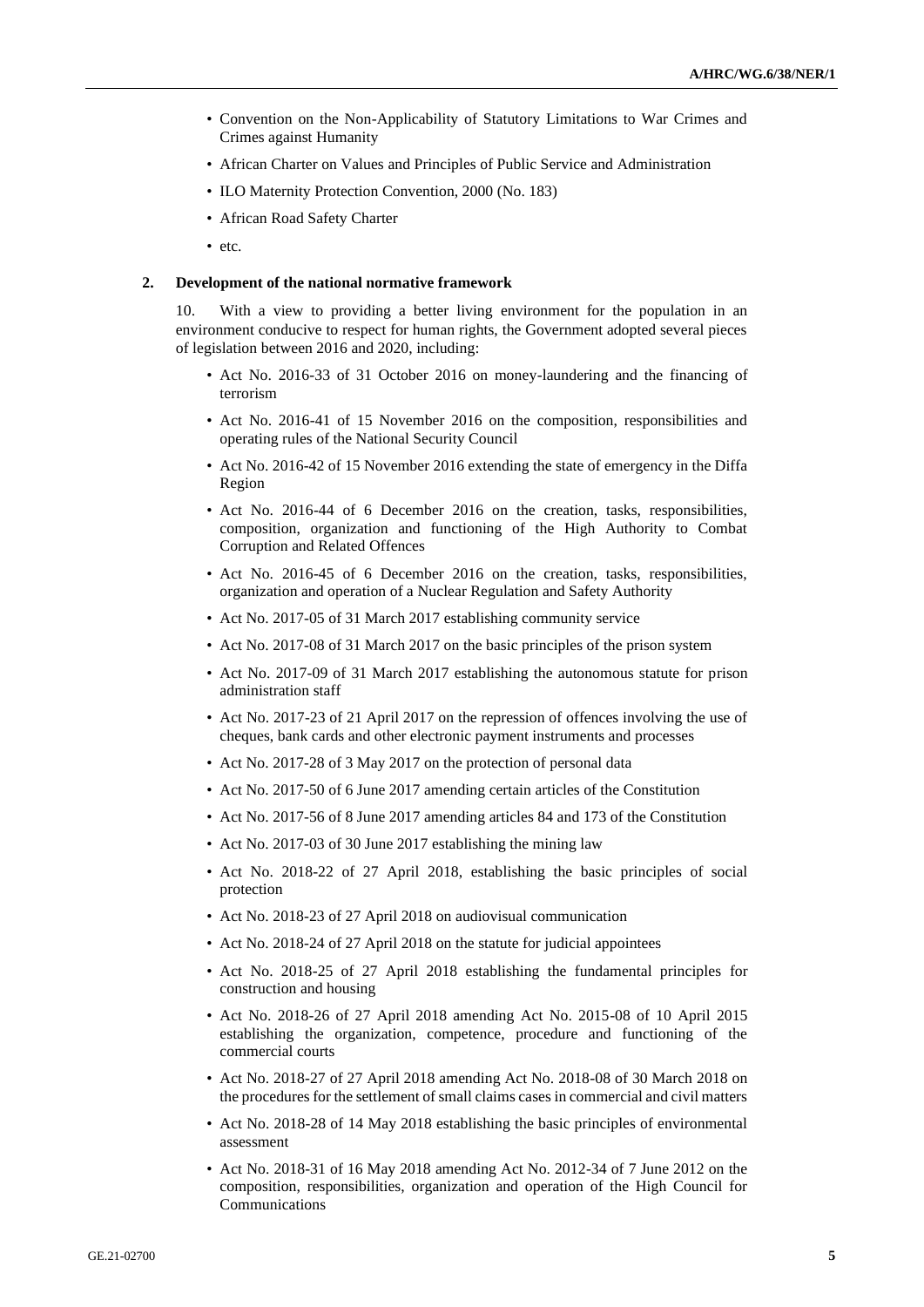- Act No. 2018-35 of 24 May 2018 on the statute for notaries
- Act No. 2018-36 of 24 May 2018 on the statute for the judiciary
- Act No. 2018-37 of 1 June 2018 establishing the organization and jurisdiction of the courts in the Niger
- Act No. 2018-45 of 12 July 2018 regulating electronic commerce
- Act No. 2018-47 of 12 July 2018 on the creation, organization and operation of the regulatory authority for electronic communications and postal services
- Act No. 2018-74 of 10 December 2018 on protection and assistance for internally displaced persons
- Act No. 2019-25 of 27 June 2019 amending Ordinance No. 2010-84 of 16 December 2010 on the Charter of Political Parties
- Act No. 2019-38 of 19 July 2019 amending the Electoral Code
- Act No. 2019-28 of 1 July 2019 establishing the means for the free exercise of religion in the Republic of the Niger
- Act No. 2019-29 of 1 July 2019 on the civil status regime in the Niger
- Act No. 2019-33 of 3 July 2019 on the repression of cybercrime in the Niger
- Act No. 2019-062 of 10 December 2019 establishing fundamental principles for the integration of persons with disabilities
- Act No. 2019-69 of 24 December 2019 amending Act No. 2000-008 of 7 June 2000 instituting a quota system for elected posts in the Government and in the State administration
- Act No. 2020-05 of 11 May 2020 on the criminalization of torture
- Act No. 2020-02 of 6 May 2020 establishing the national mechanism for the prevention of torture
- Act No. 2020-03 of 6 May 2020 on the repression of offences relating to the manufacture, importation and sale of fertilizers
- Act No. 2020-019 of 3 June 2020 on the interception of certain communications sent by electronic means
- Act No. 2020-031 of 22 July 2020 amending Act No. 2018-37 of 1 June 2018 on the organization of the judiciary
- Act No. 2020-036 of 30 July 2020 amending the organic law on the organization and functioning of the Constitutional Court
- Act No. 2020-035 of 30 July 2020 establishing the responsibilities, composition, organization and functioning of the Court of Auditors
- Act No. 2020-037 of 12 October 2020 establishing a criminal chamber in the *Tribunal de Grande Instance* (court of major jurisdiction)
- Act No. 2020-057 of 9 November 2020 establishing the autonomous statute for the police
- etc.

11. Several decrees have been adopted establishing the procedures for implementing some of these laws.

## **B. Institutional framework**

12. After the submission of the last national report, new structures for the promotion and protection of human rights were created and others that already existed were strengthened.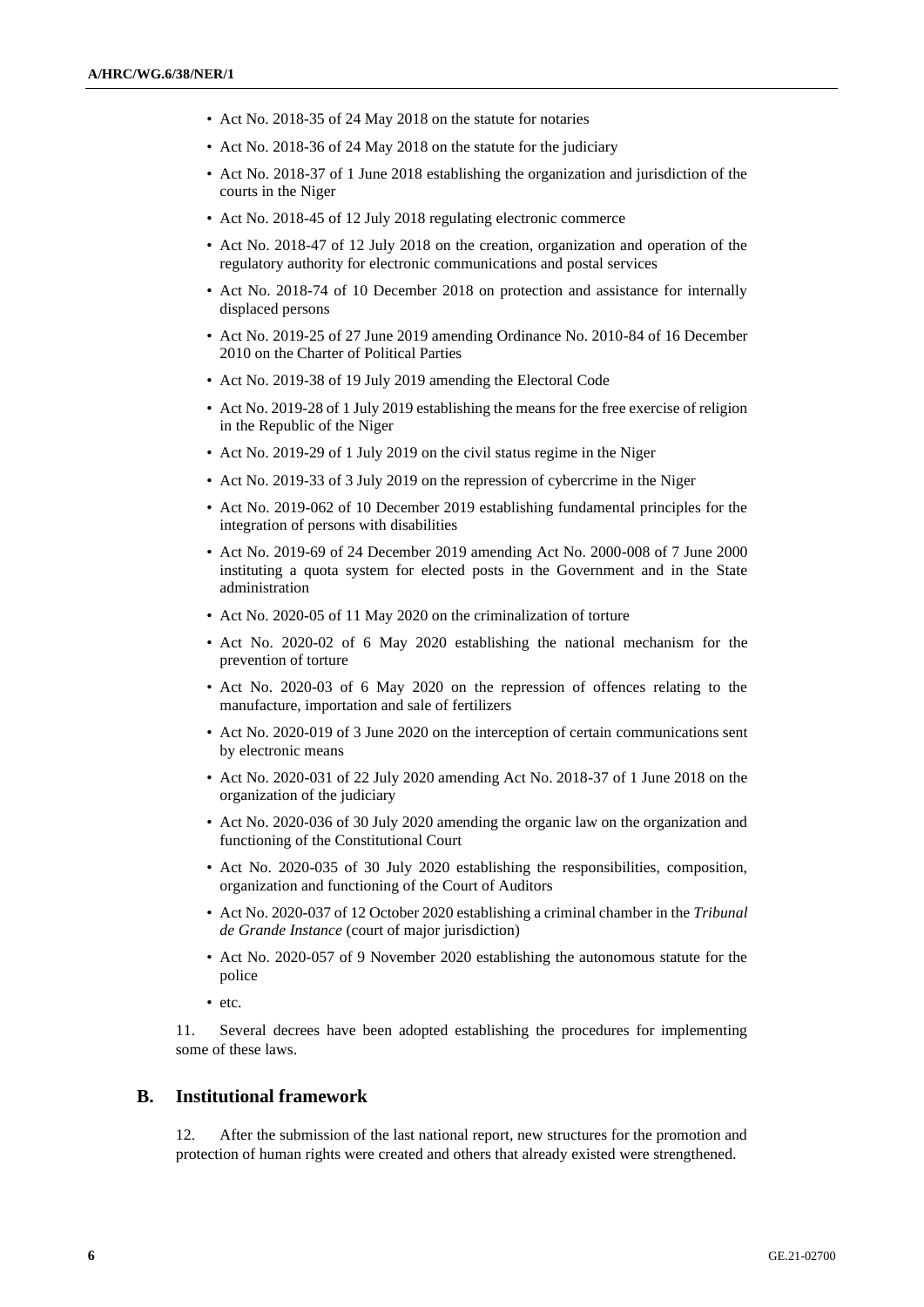#### **National Human Rights Commission**

13. The mission of the National Human Rights Commission is to ensure the promotion and effectiveness of rights and freedoms. To comply with the Convention against Torture, Act No. 2020-02 of 6 May 2020 strengthened the Commission's powers by placing the national mechanism for the prevention of torture under its purview.

14. The Commission, which in 2010 had lost its category A status for compliance with the Paris Principles, regained the status in March 2017. It presented its latest report to the National Assembly on 29 June 2019 on the status of human rights in the Niger. The Commission has become a model for national human rights institutions in the subregion.

#### **High Council for Communications**

15. The Council's main mission is to regulate the communications sector and to guarantee the freedom and independence of the audiovisual, print and electronic media.

16. Its responsibilities and organization were reinforced by Act No. 2018-31 of 16 May 2018. This law has been supplemented by others, including Act No. 2018-23 of 27 April 2018 regulating audiovisual communications.

#### **High Authority to Combat Corruption and Related Offences**

17. The High Authority is a permanent State body initially created by Decree No. 2011- 215/PRN/MJ of 26 July 2011. On 6 December 2016, Act No. 2016-44 was adopted to bring it into line with the Jakarta Statement on Principles for Anti-Corruption Agencies and the provisions of the United Nations Convention against Corruption. The High Authority is now governed by the latter law. This law strengthens the legal and institutional capacities of the High Authority. It thus can take up cases on its own initiative, has the power of the judicial police, can access inspection and oversight reports and proceed with the identification, location, seizure and sealing of evidence. In addition, the High Authority prepares investigation reports which are forwarded directly to the Public Prosecutor, who is obliged to open a judicial inquiry. The Authority also adopted a National Strategy for the Fight against Corruption and a 2018–2020 Action Plan. It has a Twitter account, Facebook and YouTube profiles and a website (www.halcia.ne) with complaint and report forms that ensure greater accessibility for the public.

#### **Courts and tribunals**

18. The high courts of the Niger are the Constitutional Court, the Court of Cassation, the Council of State, the Court of Auditors, the High Court of Justice and the Courts of Appeal. Some have seen their composition or responsibilities modified in order to strengthen them for the proper administration of justice.

19. Act No. 2018-37 of 1 June 2018 set up courts of appeal in each region, thus increasing their number from two to eight. The same law also established a *tribunal d'instance* (court of minor jurisdiction) in the capital of each department, bringing their number to 59 and thus covering the entire country. Also, for the first time, circuit courts were set up, based in the cities of Niamey, Zinder, Maradi and Tahoua. This law did away with assize courts and replaced them with criminal chambers within the *tribunaux de grande instance* (courts of major jurisdiction). To ensure complete coverage of the country by bringing the justice system closer to the people, communal courts were set up in each rural commune.

20. The new courts are gradually being phased in. The Government's efforts to support the judiciary have thus made it possible to significantly increase the country's rate of court coverage, from 59.70 per cent in 2018 to 64.18 per cent in 2019, an increase of 4.48 percentage points.

21. However, human resource indicators for the judiciary remain below international standards. Thus, in 2019, the clerk-to-judge ratio and the officers-to-judge ratio were 0.93 and 0.57, respectively, or fewer than one clerk per judge, and fewer than two officers per judge, below the standards in this area, which are for two clerks per judge, or three officers per judge.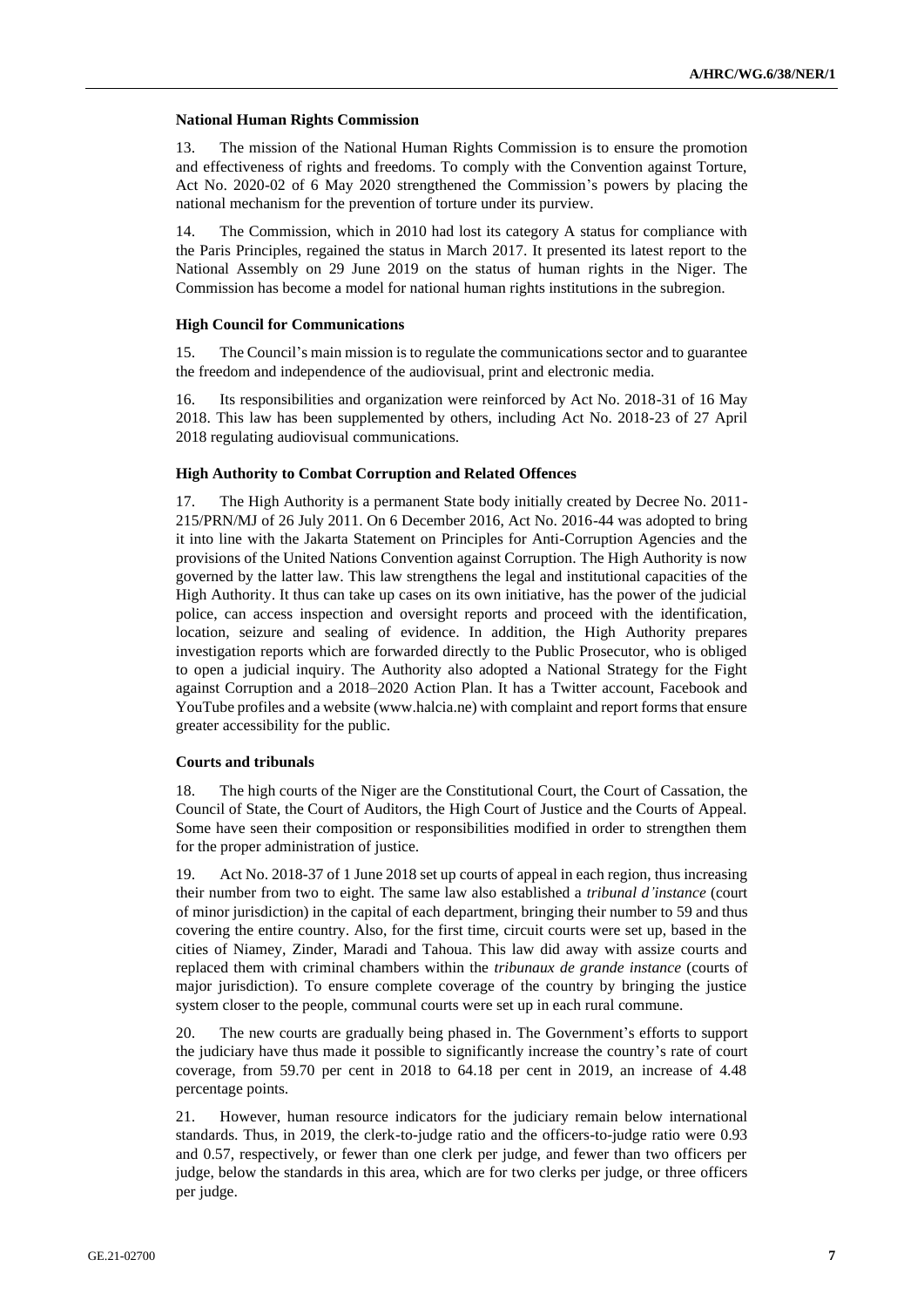22. The judge-to-population ratio improved to one judge for 50,212 inhabitants in 2020, as against one judge for 54,001 inhabitants in 2018. The number of judges increased from 399 in 2018 to 421 in 2019 and 471 in 2020.

### **National Commission for Combating Trafficking in Persons and Illegal Trafficking of Migrants**

23. The Commission was created by Ordinance No. 2010-86 of 16 December 2010, and its responsibilities were extended by Act No. 2015-36 of 26 May 2015 on the illegal trafficking of migrants. The Commission drew up the first action plan to combat trafficking in persons (2014–2018) and is currently working on a second action plan, covering the period 2020–2024. Another plan specific to the illegal trafficking of migrants is also being drawn up for the same period.

### **National Agency for Combating Trafficking in Persons and Illegal Trafficking of Migrants**

24. The Agency was established by Ordinance No. 2010-86 of 16 December 2010, and its organization and operation were updated by Decree No. 2018-148 PRN/MJ of 8 March 2018, which amends Decree No. 2012-083/PRN/MJ of 21 March 2012. It is responsible for implementing the decisions taken by the National Commission. The Agency recently established local offices and set up a centre where victims of trafficking can be heard and receive guidance.

#### **National Agency for Legal and Judicial Assistance**

25. The Agency was established in 2011 and has opened local offices in the 10 *tribunaux de grande instance* (courts of major jurisdiction). There are plans to extend this network to the *tribunaux d'instance* (courts of minor jurisdiction). Between 2015 and the end of 2017, around 10,000 people received legal assistance from the Agency's local offices and at awareness-raising sessions and legal clinics organized at short-stay prisons by national legal officers under the United Nations Volunteers programme. As regards judicial assistance, around 1,850 persons benefited from the services of court-appointed defence lawyers or lay counsel in the same period.

# **III. Promotion and protection of human rights on the ground and fulfilment of international obligations**

## **A. Fulfilment of international obligations**

26. Article 171 of the Constitution establishes that duly ratified treaties and agreements take precedence over national law as soon as they are published, providing that the agreement or treaty concerned is implemented by the other party. All persons have the right to appeal to the competent national tribunals for acts violating their fundamental rights as recognized and protected by the Constitution, international treaties and in-force laws and regulations.

27. The Niger respects its international commitments by adapting its domestic legislation to bring it into line with international and regional instruments. Such instruments may be invoked by anyone who considers his or her rights to have been violated.

28. The Niger, which became a non-permanent member of the United Nations Security Council on 1 January 2020, also implements the decisions and recommendations of international and regional mechanisms for the protection and promotion of human rights.

## **B. Human rights education and awareness-raising**

29. Article 43 of the Constitution establishes that "the State has a duty to ensure the translation and dissemination in the national languages of the Constitution and of texts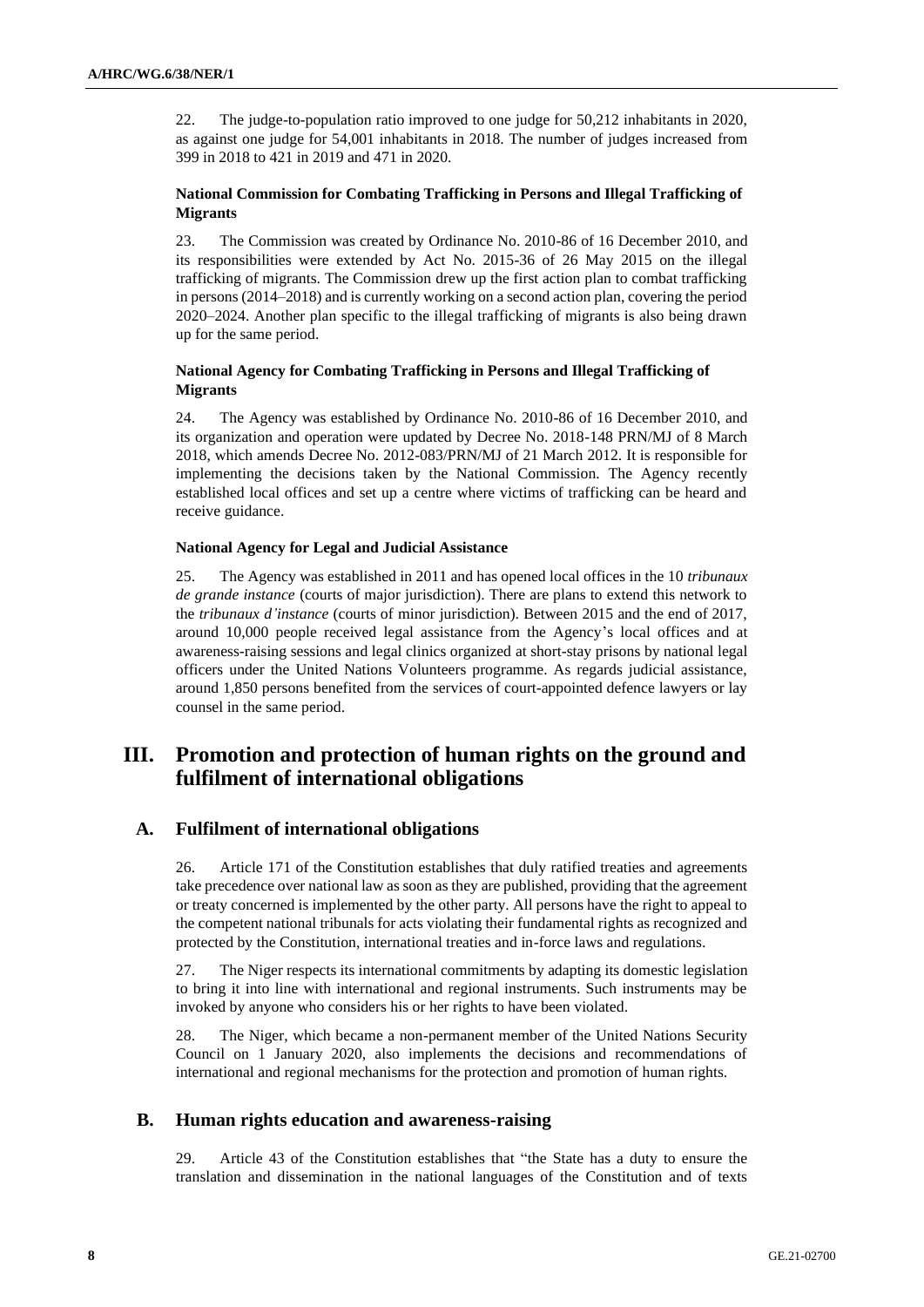relating to human rights and fundamental freedoms. It guarantees the teaching of the Constitution, human rights and civic education at all levels of education".

30. To give effect to this provision, human rights curricula have been established at some schools beginning at the primary level, and the State, with the assistance of non-governmental organizations, is working on the translation into all national languages of the main regional and international instruments for the protection and promotion of human rights.

31. The media, both public and private and at both the national and local levels, also broadcast awareness-raising and training programmes so that people understand their rights and duties as set out in the instruments and the action to take in the event of violations of those rights.

32. Before the establishment of democracy in the country, human rights education was not included in the school curricula and was limited to isolated, desultory experiments at a few schools and vocational training centres. However, as a result of the profound changes that have taken place in society and the country's commitment to what has become an irreversible democratization process, human rights education is now a genuine instrument for deepening the ideals of democracy, freedom, equality and peace.

33. Textbooks produced by the government ministries responsible for education have been heavily updated in recent years. The authorities have shown their commitment to including human rights education in the curricula when developing textbooks for the country's education system. Thus, with the support of the United Nations Development Programme and the Office of the United Nations High Commissioner for Human Rights, the ministries responsible for education and training have developed textbooks for teaching human rights and have proceeded with capacity-building for teachers, after an experimental phase was implemented in Niamey. Concepts such as tolerance, a culture of peace and nonviolence and citizens' rights and duties are addressed in a subprogramme entitled "civic and moral education".

## **C. Actions taken for the promotion and protection of human rights**

34. The Niger has adopted significant measures to ensure the effective enjoyment by citizens of their rights. These measures are elaborated upon in the section IV of this report, on the implementation of recommendations.

## **D. Cooperation with human rights mechanisms**

35. The Niger maintains sound and productive cooperation with regional and international mechanisms for the promotion and protection of human rights, including special rapporteurs, country inquiries, country visits and treaty bodies. It has always stated that it accepts requests for country visits and inquiries and agrees to publish the resulting reports.

36. Requests for information or cooperation are regularly addressed to the Niger in judicial, security and other matters. It deals with such requests promptly and effectively.

37. Since the submission of its last national report to the universal periodic review, our country has made up all the ground lost in the regular submission of its reports to international and regional treaty bodies. The COVID-19 pandemic prevented it from sending delegations to Geneva for the presentation of two of these reports, which are still pending.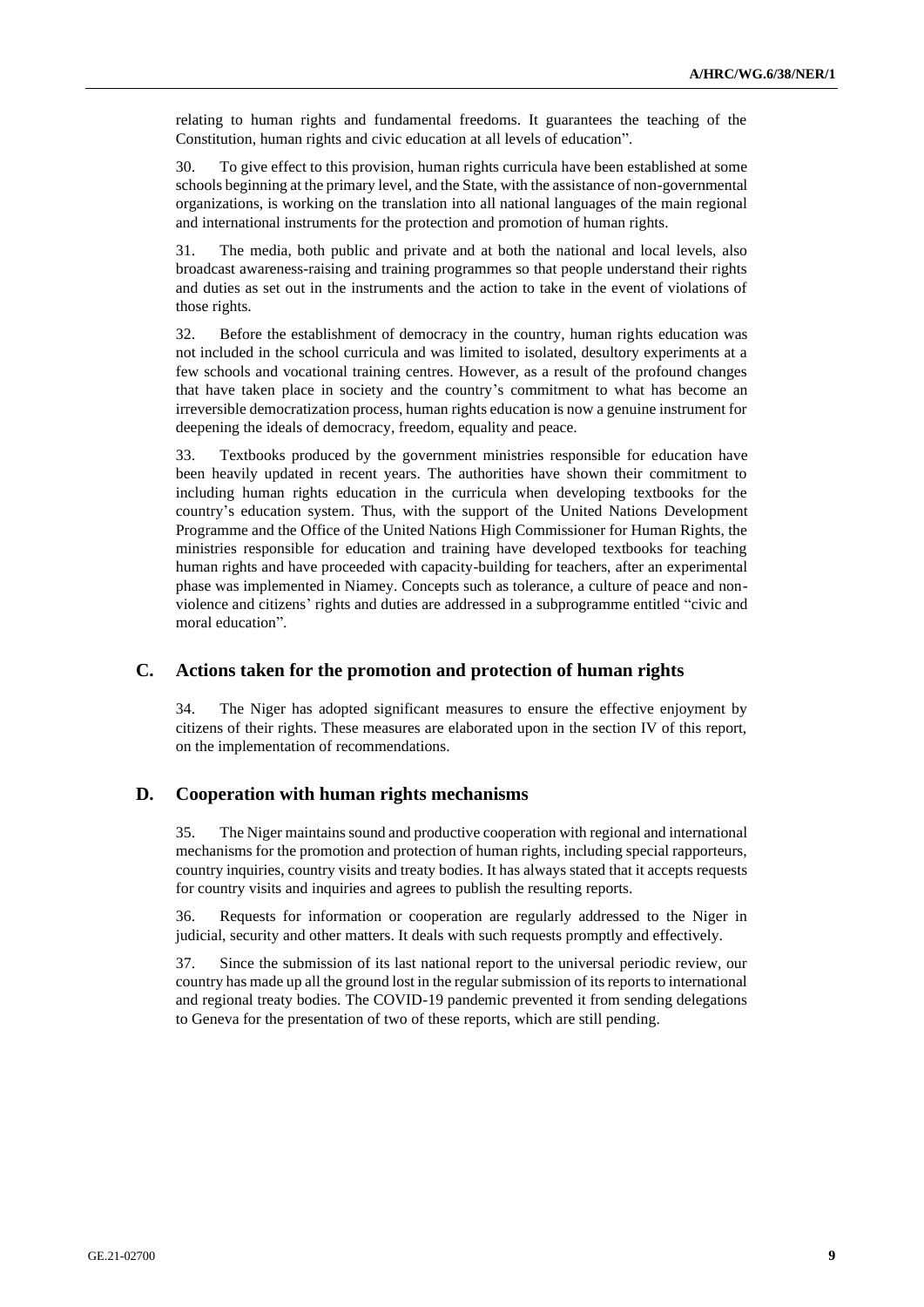# **IV. Follow-up and implementation of recommendations and pledges made in the second cycle of the universal periodic review**

## **A. Status of implementation of recommendations**

38. The Niger received 168 recommendations, of which it accepted 167 and noted 1. At the end of the review, a feedback workshop was held in order to report on the process and share the recommendations with all stakeholders. An implementation plan was drawn up and adopted by the Council of Ministers on 27 October 2017. The plan was disseminated in all State bodies, civil society structures and technical and financial partners, to garner support. Meetings were held with the Head of Government on the follow-up for implementation of the recommendations. According to the latest review of implementation, 80 per cent of the recommendations have been fully implemented, 15.5 per cent are currently being implemented and 4.5 per cent have not yet been implemented.

39. To report on their implementation, these recommendations have been grouped by objective and subject matter.

#### **1. International and regional human rights mechanisms, instruments and cooperation**

*(a) Abolish the death penalty (R120.5–120.13, R120.76–120.84)*

40. This recommendation has not yet been effectively implemented, but the State is making enormous efforts to do so. On 16 December 2010 the National Consultative Council organized a vote on the issue, which resulted in 27 votes for abolition and 40 against, with 4 abstentions. Despite this failure, the Council of Ministers on 23 October 2014 adopted a bill authorizing the country's accession to the Second Optional Protocol to the International Covenant on Civil and Political Rights. Unfortunately, the bill was rejected in the parliament.

41. In order to convince the deputies, parliamentary information days were organized by the National Human Rights Commission, civil society organizations and the Government itself. After a meeting was held by the Ministry of Justice on 13 December 2018, giving rise to heated discussions, on 24 December 2018 the Minister of Justice referred the matter to his colleague responsible for foreign affairs, by letter No. 001946 /MJ/GS/SP/CIM, in order to initiate the process of ratification of the protocol abolishing the death penalty. Consultations are currently under way. Pending the outcome, the Niger has since 2018 continued to vote in favour of the moratorium on the application of the death penalty. The death penalty has not been applied in the country since 21 April 1976.

- *(b) Ratify the International Convention for the Protection of All Persons from Enforced Disappearance (R120.1)*
	- 42. The Convention was ratified on 24 July 2015.
- *(c) Ratify the International Convention on the Protection of the Rights of All Migrant Workers and Members of Their Families (R120.2)*
	- 43. The Niger acceded to the Convention on 18 March 2009.
- *(d) Ratify the Optional Protocol to the Convention on the Rights of the Child on the involvement of children in armed conflict (R120.3)*

44. This protocol was ratified on 13 March 2012.

- *(e) Ratify the Optional Protocol to the Convention on the Rights of the Child on a communications procedure (R120.4)*
	- 45. This protocol has not yet been ratified but the ratification process is under way.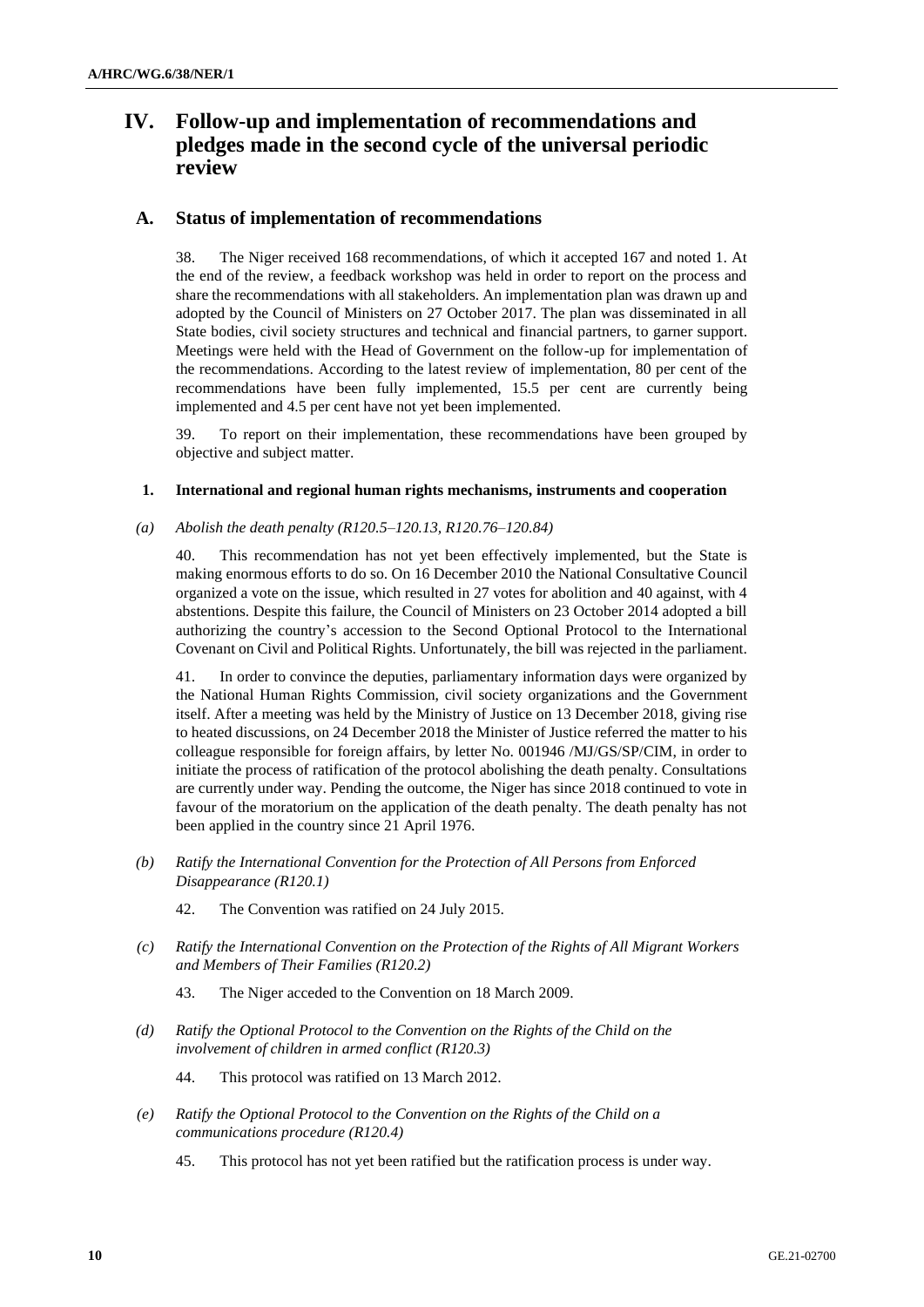*(f) Ratify the Protocol to the African Charter on Human and Peoples' Rights on the Rights of Women in Africa (the Maputo Protocol) to ensure women's rights (R120.16)*

46. The ratification procedure has been initiated many times but has been postponed for further consultation at the national level. The reason for this is that the text contains provisions deemed by some to be contrary to the country's customs and practices governing family law.

- *(g) Ratify the Convention on the Prevention and Punishment of the Crime of Genocide and on the non-applicability of statutes of limitations for war crimes and crimes against humanity (R120.24 to R120.26)*
	- 47. The Niger acceded to the Convention on 6 May 2019.
- *(h) Ratify the ILO Domestic Workers Convention, 2011 (No. 189) (120.27)*

48. The ratification process is under way. Indeed, when asked for an opinion by the government minister responsible for ratification, the Minister of Employment, Labour and Social Protection stated in letter No. 000661/MET/PS/DGT/DNIT, dated 25 August 2020, that before going ahead with ratification, the Niger must prepare the country's mindset for the changes it would entail, and above all must amend its social legislation.

*(i) Withdraw its reservations to the core human rights instruments (the Convention against Torture, the International Convention on the Protection of the Rights of All Migrant Workers and Members of Their Families and the Convention on the Elimination of All Forms of Discrimination against Women (R120.14 to 120.23, R120.69 to R120.71)*

49. Of these instruments, only the Convention on the Elimination of All Forms of Discrimination against Women has been ratified with reservations, and there has been no real movement towards lifting the reservations, due to a lack of understanding by a portion of the public. However, the Ministry of Justice, the Ministry for the Advancement of Women and Protection of Children, the National Human Rights Commission and civil society organizations have initiated several panels and day events on this issue.

*(j) Submit all overdue reports to the relevant treaty bodies and develop a mechanism for follow-up and implementation of the recommendations of the treaty bodies and the universal periodic review mechanism (R120.62, R120.63)*

50. The Niger has made up for the delay by submitting all its initial and periodic reports. The mechanism for follow-up and implementation of the recommendations exists and has been entrusted to the Interministerial Committee for drafting reports to treaty bodies and the universal periodic review.

*(k) Establish normative frameworks to help domesticate the human rights instruments it has ratified (R120.28)*

51. A committee of experts has been set up to identify all texts of domestic law that are not in line with international human rights legal instruments. In the Ministry of Justice, in addition to the Directorate for Legislation and Reform, a commission has been set up for legislative and regulatory reforms in criminal, civil, commercial and administrative matters. Several texts have been adopted as part of this harmonization.

*(l) Take all necessary measures to fully align its legislation with the Rome Statute of the International Criminal Court, and particularly to allow full cooperation with the International Criminal Court (R120.13, R120.29)*

52. The Niger is one of the countries whose timely deposit of instruments of ratification has enabled the International Criminal Court to begin its work. It maintains full cooperation with the court, whose Prosecutor received a special invitation in April 2017 to take part in a parliamentary day devoted to the institution. As part of that cooperation, in 2015 the Government handed over to the Court a Malian jihadist who was the subject of an arrest warrant for war crimes committed in Mali, who had been detained in the Niger.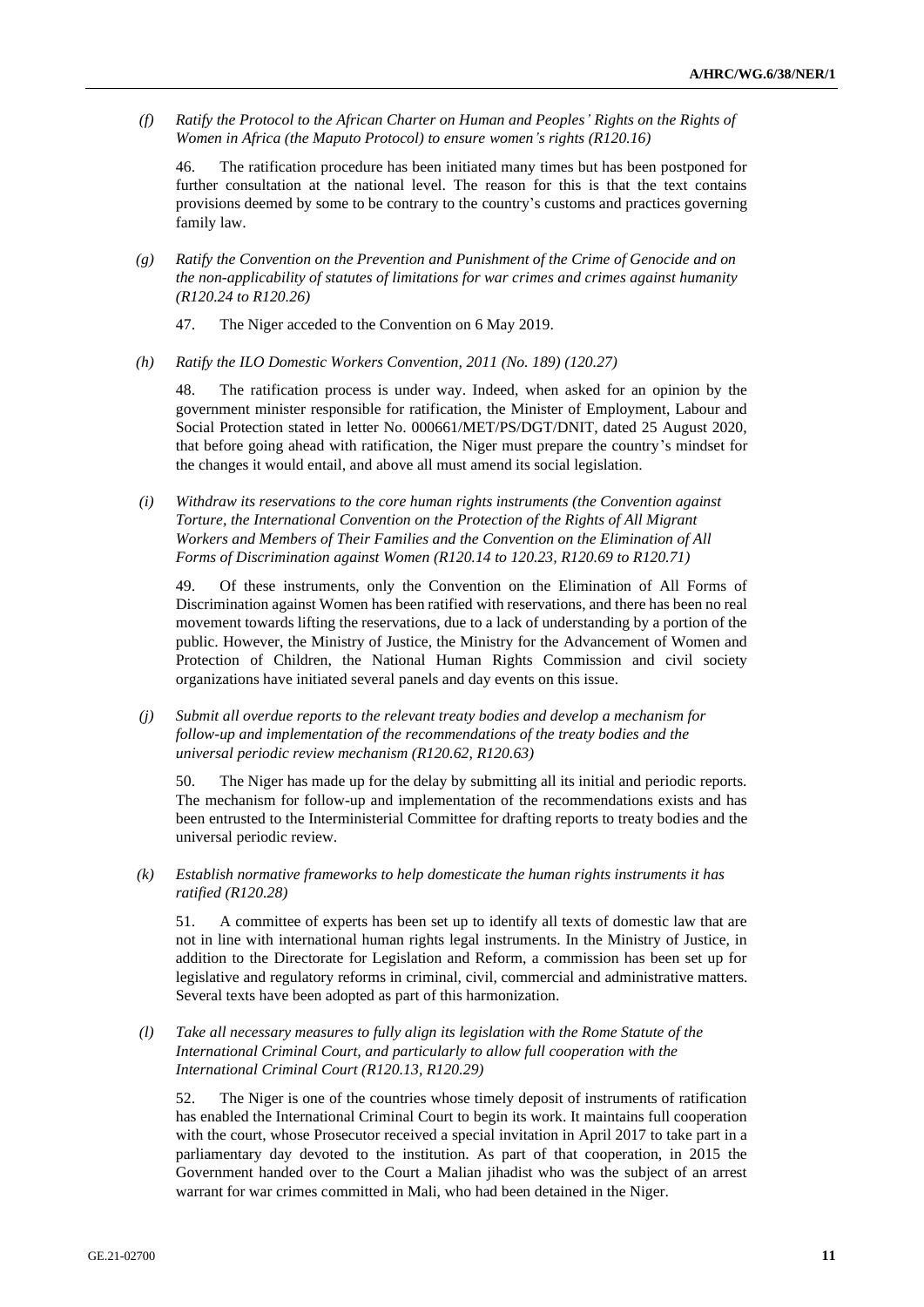#### **2. National policies, programmes, strategies, plans and institutions for the protection and promotion of human rights**

*(a) Conduct a review of prison conditions and address prison overcrowding (R120.89)*

53. The Ministry of Justice regularly receives reports and updates on the living conditions of detainees both from State structures and from civil society organizations. Monthly visits are made by the local judicial authorities and inspection missions are carried out whenever necessary. Corrective action is taken when violations of rights are reported. In April 2020 the Government adopted prison and penal policies to improve and humanize prisons and address overcrowding. Implementation of these policies required the establishment in 2020 of a National Agency for Alternatives to Incarceration and the Rehabilitation of Prisoners.

*(b) Adopt a long-term national plan with local communities and civil society in order to reduce the traditional practice of slavery among certain ethnic groups and avoid its continuity in future generations and to eradicate it definitely (R120.109)*

54. The National Plan of Action to Combat Slavery and Similar Practices covering the period 2019–2021 and taking into account this recommendation was developed with the participation of civil society organizations, the National Human Rights Commission and the International Labour Office.

*(c) Continue its efforts to strengthen the National Human Rights Commission, in accordance with the Paris Principles and with the full participation of civil society, and establish an independent and specialized institution to investigate any allegations of human rights violations (R120.128)*

55. In 2017, the National Human Rights Commission regained its A status, reflecting compliance with the Paris Principles, which it had lost in 2010. It is responsible for investigating any allegations of human rights violations. The independence of this institution is enshrined in the Constitution, which also gives it autonomy in its financial management.

*(d) Continue to implement the National Policy on Justice and Human Rights (R120.49)*

56. This policy was accompanied by a plan of action for the period 2016–2025, whose implementation is continuing. The numerous reforms undertaken in the judicial sector are part of this implementation. With a total cost of 314 billion CFA francs, the plan is expected to be financed with participation of 55 per cent from the State and 45 per cent from partners.

57. To this end, the State and its partners have maintained a permanent dialogue, within an organized framework, so that the reform of the justice system can be carried out in the best interests of the State and the people of the Niger.

*(e) Further strengthen its efforts in implementing the National Action Plan to Combat Trafficking in Persons 2014–2019 and conduct a nationwide study on the prevalence of slavery and slavery-like practices, in cooperation with national and international stakeholders (R120.11)*

58. The National Commission for Combating Trafficking in Persons and Illegal Trafficking of Migrants has carried out an evaluation of the implementation of the 2014– 2018 National Action Plan to Combat Trafficking in Persons. The second plan, which is currently being drawn up, holistically takes into account the issue of slavery and all similar practices. The International Labour Office has already committed to funding it through the Bridge Project.

59. The national study on the prevalence of slavery and slavery-like practices, which lasted six months, was conducted by Timidria, a non-governmental organization, with support from the State and from technical and financial partners. The study was endorsed at a workshop held in 2020, with the participation of all stakeholders.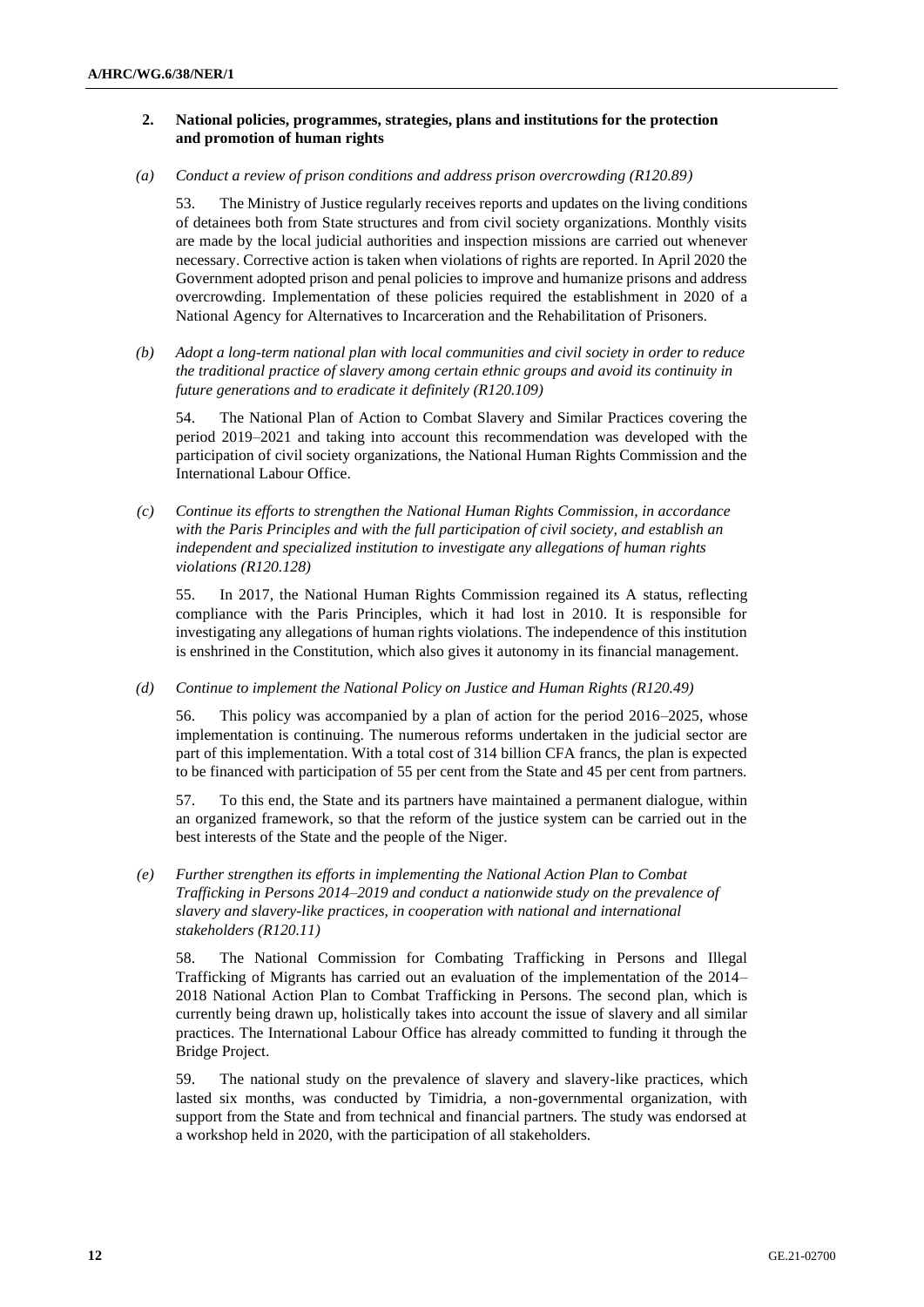*(f) Continue its efforts to promote and protect the rights of children and of persons with disabilities and continue to implement the National Social Welfare Policy for Persons with Disabilities (R120.5)*

60. Our country has ratified the Convention on the Rights of Persons with Disabilities. The Ministry of Population is responsible for taking all the steps required to ensure its effective implementation. Several laws have already been adopted to guarantee and promote the presence of persons with disabilities in the labour market and to facilitate their access to services, companies and public places.

61. The Policy for Protecting Children against Abuse, Violence and Exploitation, which calls for an individualized and personalized approach to care, also takes children with disabilities into account. The legal and institutional framework is in place and operational to serve as the basis and develop a strategy for promoting and protecting the rights of persons with disabilities.

62. To better protect them, the Ministry of Population has engaged in drawing up policy documents, including the National Population Policy and the National Strategy for the Reintegration of Persons with Disabilities. Several texts were adopted in this framework between 2017 and 2020.

*(g) Adopt an action plan for the employment of women and young people (R120.140)*

63. The Ministry of Employment, Labour and Social Protection is developing an action plan for youth employment, with funding from the Economic Community of West African States. Its aim is to attain two fundamental public policy objectives, namely rapidly achieving the demographic dividend and limiting immigration of able-bodied people.

*(h) Continue implementing the 3N Initiative to guarantee the realization of the right to food and advance in the effective implementation of the human rights to water and sanitation, by increasing public water infrastructures (R120.145 and R120.146)*

64. In November 2016, the Government adopted the Water, Hygiene and Sanitation Sector Programme (PROSEHA 2016–2030), covering a period of 15 years. In line with the Sustainable Development Goals, this programme, with a cost of 3,289,000,000 CFA francs, in reality simply corresponds with Goal No. 6: to ensure universal access to water and sanitation.

65. Thanks to the progress made, the rate of access to drinking water has increased from 45.91 per cent in 2017 to 46.31 per cent in 2018, and 740,790 more people now have access, bringing the total number to 8,438,569, out of a rural population of approximately 18 million. We should note that the continuous, overall increase of 1.26 percentage points made it possible to reach the 90 per cent target in 2020.

#### **3. Governance (democracy, elections, transparency and the fight against impunity, terrorism and drug trafficking)**

*(a) Continue to protect and respect human rights standards and obligations in the fight against terrorist activities and strengthen measures taken at the national level to control borders and combat human trafficking and drug smuggling and to counter Boko Haram terrorist activities at the borders, and continue to ensure effective coordination with neighbouring countries in that regard*

66. Since the Niger began facing the threat of terrorism and transnational organized crime, it has continuously taken and envisaged measures to prevent or counter terrorist acts. Such actions depend on the magnitude of the threat. Thus, in addition to intelligence gathering and patrols in all areas placed under a state of emergency, the Niger is also combating terrorism and other trafficking of all kinds through joint subregional (G5 Sahel) and international forces (the United Nations Multidimensional Integrated Stabilization Mission in Mali, the Multinational Joint Task Force against Boko Haram (MJTF) and Operation Barkhane).

67. The National Commission for Combating Trafficking in Persons and Illegal Trafficking of Migrants is currently working on its second national action plan to combat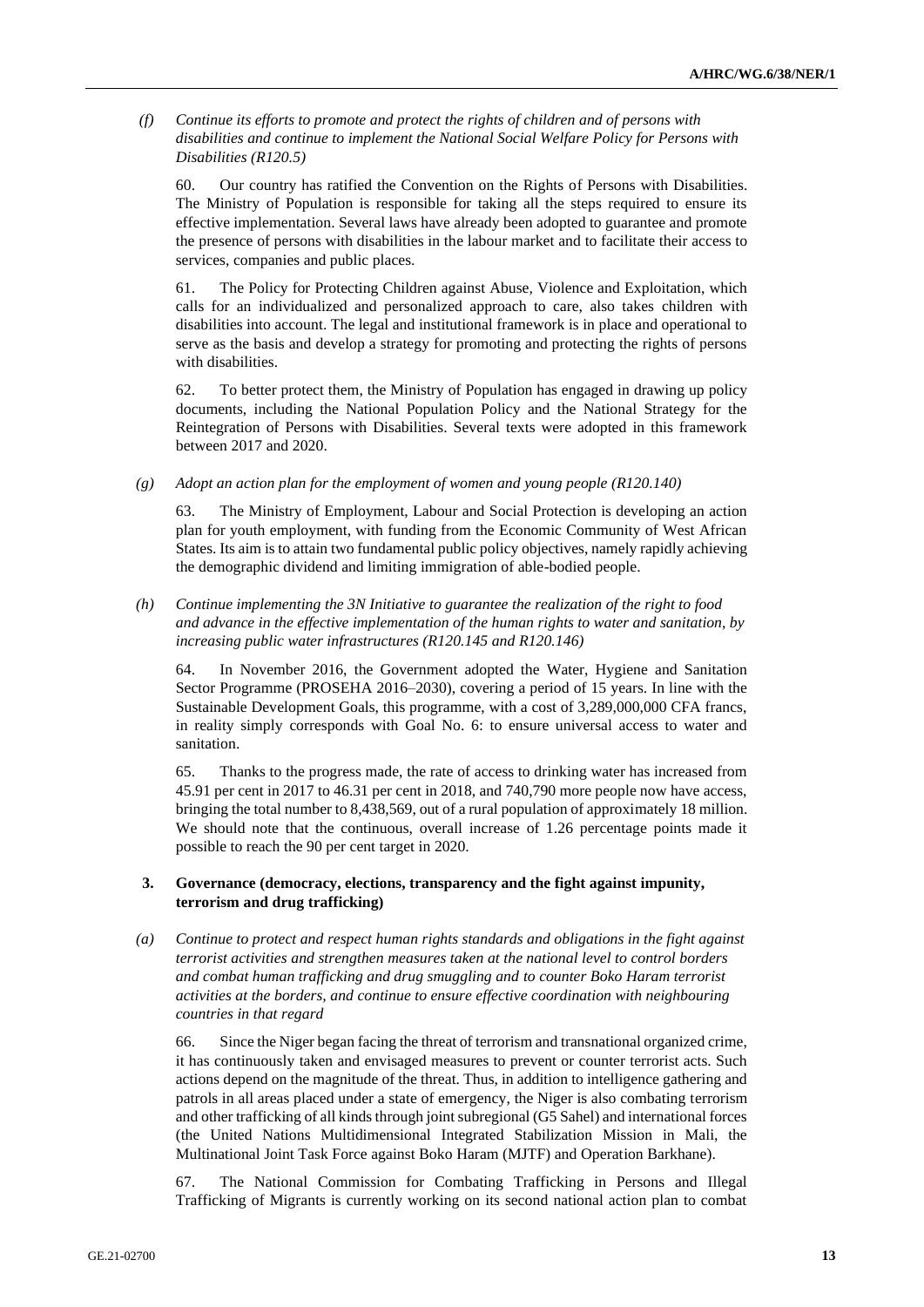trafficking in persons. To this end, several activities are being carried out, in particular to bring the national legal framework into line with international standards and human rights, which is a priority.

*(b) Strengthen safety and protection measures for the exploitation of natural resources, in order to rigorously protect the environment and the health and rights of local residents, and in line with the United Nations Guiding Principles of Business and Human Rights (R120.163)*

68. The Niger adopted a national mining policy on 3 July 2020. The draft of the new mining code was validated during a workshop held in December 2020 and contains provisions aimed at better safeguarding the financial interests of the State vis-à-vis the interests of mining companies and at better protecting the environment and the health and rights of local residents. Of note, for example, is the establishment of a fund for the closure and reclamation of mining sites, reform of the tax regime, the creation of a mining development fund and the establishment of a mining police force to combat fraud and poor governance in the mining sector.

*(c) Guarantee access to justice for the most vulnerable populations and ensure that members of the security forces who are responsible for violations of human rights are prosecuted (R120.126)*

69. Justice is freely accessible to all, without charge. Vulnerable persons, namely women, children and persons with disabilities, receive special treatment. Members of the security forces who are found to be responsible for violations are subject to legal proceedings regardless of their position. Several prosecutions took place between 2016 and 2020.

#### **4. Civil and political rights**

*(a) Amend the Criminal Code by abolishing the death penalty (R120.80)*

70. See paragraphs 40 and 41, above.

*(b) Consider taking steps to establish a de facto and de jure moratorium on the death penalty (R120.79 and R120.81)*

71. The Niger is a de facto abolitionist country, pending de jure abolition. The death penalty, although still on the statute books, has not been applied since 1976. Death sentences handed down by the courts are systematically commuted to life imprisonment. Even better, in the United Nations, the Niger votes every two years in favour of the moratorium.

*(c) Introduce provisions in the Criminal Code criminalizing acts of torture and establish a national preventive mechanism in line with the Optional Protocol to the Convention against Torture (R120.85, R120.86, R120.127)*

72. Act No. 2020-02 of 6 May 2020 establishing the national preventive mechanism under the National Human Rights Commission and Act No. 2020-05 of 11 May 2020 criminalizing acts of torture were adopted to implement these recommendations.

*(d) Establish a specialized body on penitentiary administration and establish an independent national mechanism for the inspection of detention centres (R120.87)*

73. This body was set up by Act No. 2017-09 of 31 March 2017, which established the autonomous statute for prison administration staff. The first class of 132 students is now approaching the end of their training.

74. The function of an independent mechanism for inspecting detention centres has been assigned to the National Human Rights Commission, which is empowered to make unannounced visits to all places where persons are detained.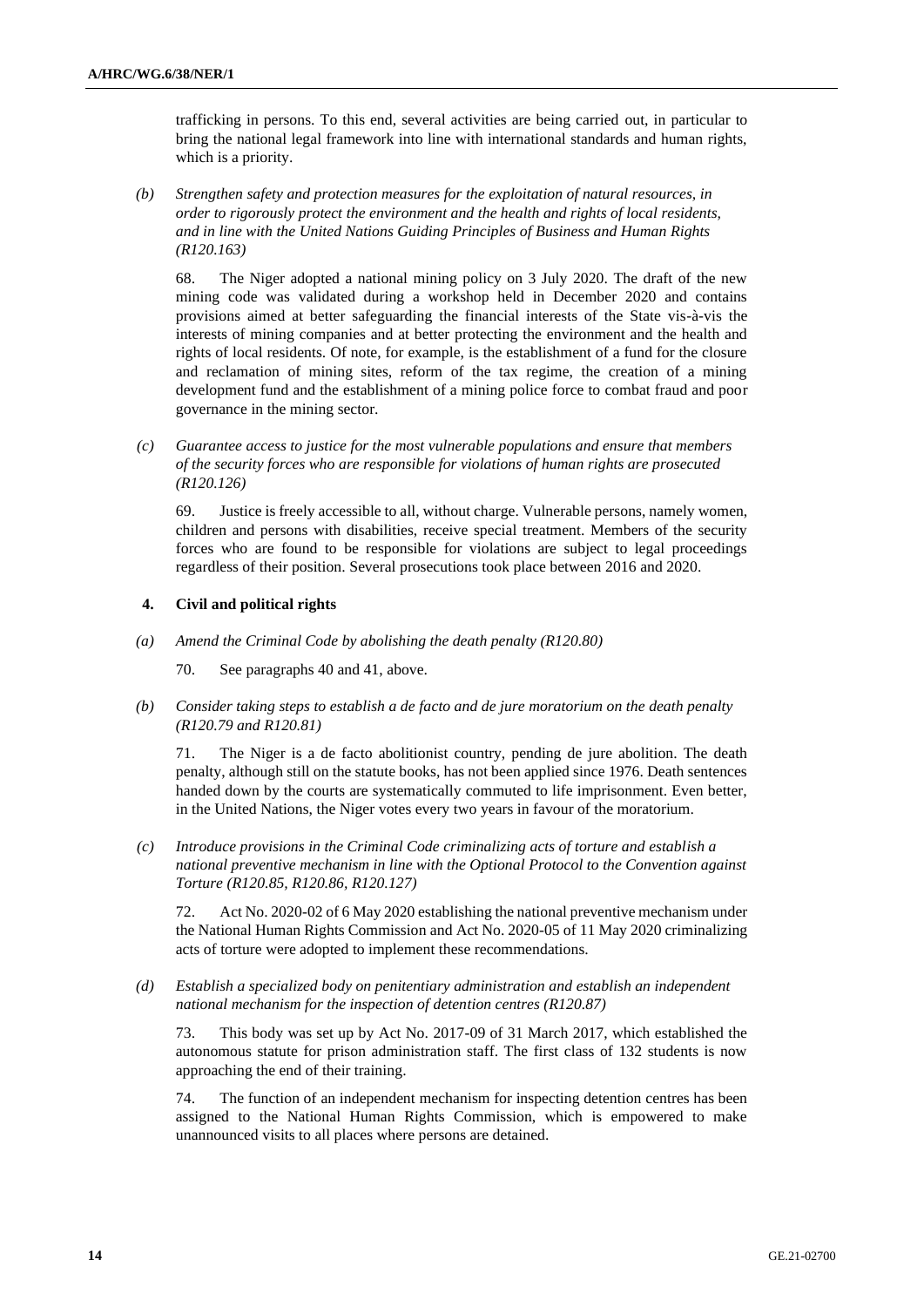*(e) Further strengthen national legislation to combat trafficking in persons (R120.110, R120.117, R120.119 to R120.124)*

75. The National Commission for Combating Trafficking in Persons and Illegal Trafficking of Migrants has just drawn up its first national action plan to combat the smuggling of migrants, which it will soon submit to the Government for adoption. The plan consists of six main themes, the first of which is the improvement of the criminal system in fighting against the smuggling of migrants. The strategic objective of this theme is to bring the national legal framework into line with regional and international standards relating to the smuggling of migrants and human rights. The plan calls for a number of actions, including the protection of the rights of migrants and their families.

76. When drawing up the second national action plan to combat trafficking in persons, the Commission planned to do the same in respect of trafficking in persons.

*(f) Ensure full respect for the right to freedom of expression and media freedom by preventing all harassment and undue detention of journalists and civil society activists (R120.135)*

77. The Niger is one of the few countries that has prohibited prison sentences for press offences and it was the first to sign the Declaration of Table Mountain. There are currently no journalists or civil society activists in detention. Those who have been in detention were prosecuted for ordinary offences and fully benefited from the guarantees of the right to a defence and to a fair trial.

*(g) Respect freedom of expression and association, both online and offline, particularly leading up to the elections scheduled for this year (2016), and release political detainees (R120.136)*

78. During the 2016 elections no restrictions on freedom of expression or association were imposed by the Government. There were no political prisoners. There is a distinction to be made between politicians detained for common offences and political prisoners, who are any persons detained for political offences.

*(h) Protect human rights defenders and ensure that they are able to carry out their work free from harassment and intimidation (R120.137 to R120.139)*

79. A draft law, in line with international standards, was drawn up in September 2020 together and in partnership with civil society organizations and is at an advanced stage in the adoption process.

#### **5. Economic, social and cultural rights**

*(a) Take the necessary measures to eradicate child labour, street life, begging, family violence, trafficking in children and the problems of children in armed conflict and sexual exploitation of children (R120.112, R120.115, R120.119)*

80. The Government has developed a National Gender-based Violence Prevention and Response Strategy and its five-year action plan for the period 2017–2021, which aims to reduce the prevalence rate of gender-based violence in the country from 28.4 per cent to 15.4 per cent by 2021.

81. As for child labour, it is strictly prohibited by the laws and regulations on employment. The use of children in armed conflict and their sexual exploitation are also prohibited and are subject to criminal penalties. Labour inspectors and the defence and security forces monitor compliance with these provisions.

82. As part of the effort to address problems in protecting children, the Government has taken numerous measures of different kinds, including the adoption of a National Plan of Action to Combat Child Labour (2017–2021); the continued implementation of a policy framework for the protection of children against violence, abuse and exploitation; and the establishment of several social services for the prevention, promotion and protection of children, which provide care for children at risk and/or victims of violence, abuse or exploitation in general, and for street children, and specifically for Talibé children.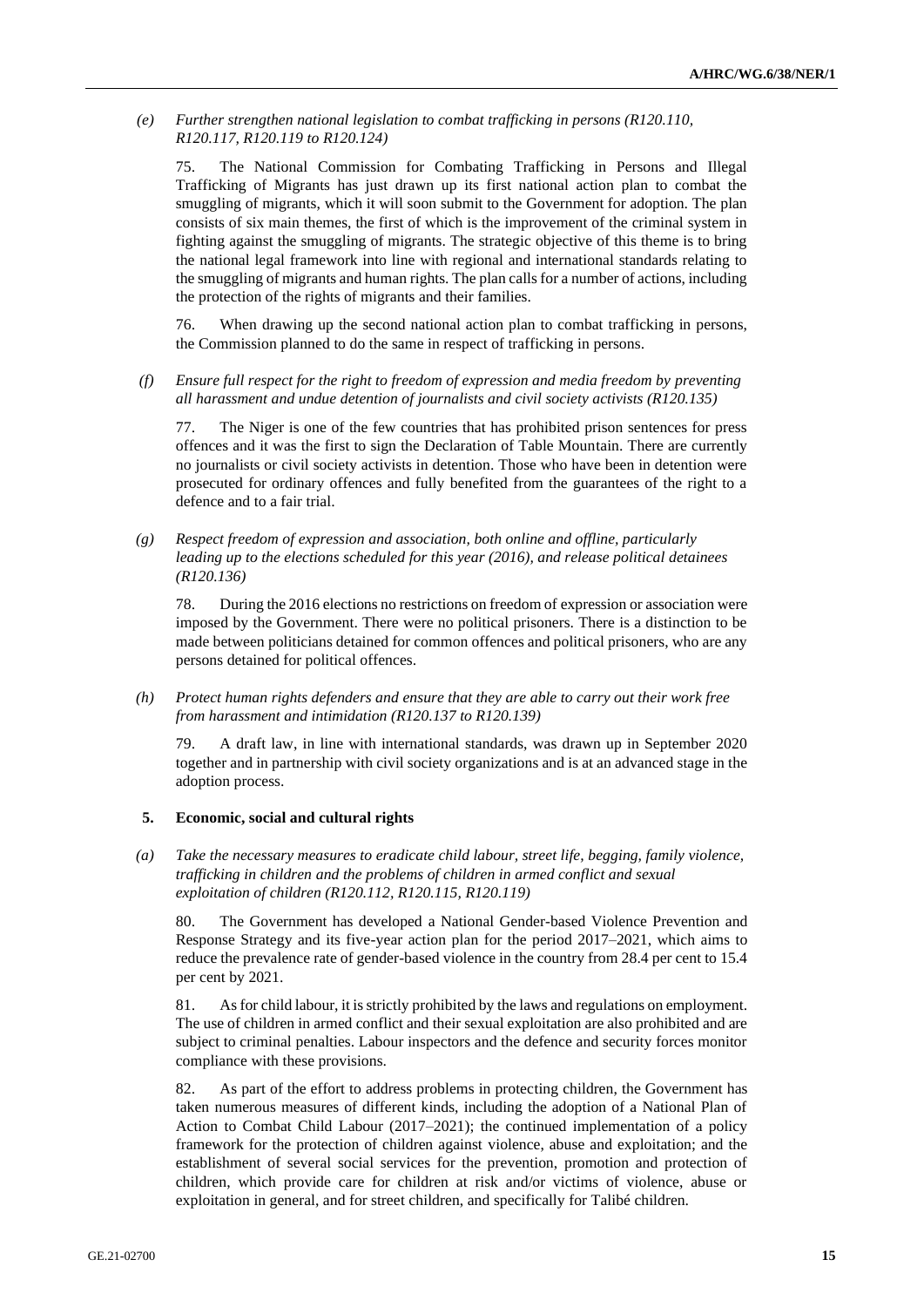#### *(b) Include human rights education in all curricula and school systems (R120.159)*

83. Human rights education has always been part of the curriculum in the Niger. Human rights concepts are taught through subjects such as "civic and moral instruction" at the primary level, "civics" at the secondary level and "human rights" in non-formal education. What is more, as part of the reform of the curriculum, the State, working with the United Nations Development Programme, has developed three teaching modules for human rights. Pedagogical supervisors have been trained in the use of these tools, whose content is covered under a classification entitled "citizens' rights and duties", which is one of the 16 classifications of case studies.

#### *(c) Continue its efforts to improve people's lives and promote economic and social development (R120.142)*

84. The economic development of the Niger is in line with the Agenda 2063 framework of the African Union. A long-term development strategy called the Sustainable Development and Inclusive Growth Strategy was adopted on 9 May 2017. It has served as a basis for the development, adoption and implementation of the Economic and Social Development Plan (2017–2021), which was itself adopted on 29 September 2017, along with its priority action plan for 2017–2021.

85. The results of implementation of the Economic and Social Development Plan can be evaluated by observing how poverty indicators have evolved. Generally, there has been a clear improvement in all poverty indicators. The national poverty rate fell from 48.2 per cent in 2014 to 40.8 per cent in 2018–2019, a decrease of 7.4 percentage points. This decline is the result of sustained economic growth in recent years. The poverty gap, a measure of the average gap between the poor population's consumption level and the poverty line, has also fallen significantly at the national level, from 13.2 per cent in 2014 to 11.2 per cent in 2018– 2019. The poverty severity index, which provides information on the differences in the intensity of poverty among the poor, with a focus on the poorest of the poor, has also declined sharply. It was 12.3 per cent in 2005, then 8.4 per cent in 2007–2008, and subsequently 9 per cent and 5.5 per cent in 2011 and 2014, respectively; it was 4.3 per cent at the national level in 2018–2019.

*(d) Improve the infrastructure of the health care system throughout the country and increase the access of women and girls to health facilities, family planning and sexual health services, and reduce infant mortality (R120.151)*

86. The Government has continued its efforts to increase health coverage and to provide free caesarean sections, antiretroviral drugs and treatment of diseases such as malaria for pregnant women and children under 5 years of age. Services are currently provided in the public sector by a network of health-care institutions at all levels, which include 1,063 integrated health-care centres, 2,401 health huts, 38 district hospitals, 7 regional hospital centres, 7 mother and child health centres, 5 regional blood transfusion centres, 5 national hospitals, 1 central referral maternity unit and 10 national referral centres.

87. There are 348 private establishments, including 52 clinics and polyclinics, 71 health clinics, 41 doctors' practices and 179 treatment rooms, 2 private, non-profit hospitals, 2 private centres specializing in ophthalmology and orthopaedic traumatology and a private religious hospital.

88. This increase in health infrastructure has had an impact on health coverage, which rose from 48.33 per cent in 2016 to 50 per cent in 2018, according to the results of the annual sectoral review.

*(e) Adopt the implementing decrees of the ordinance on pastoralism, guaranteeing the protection of land rights and take concrete steps to increase the protection of the rights of pastoralists (R121.2)*

89. To strengthen the legal protection of farmers' rights, five decrees implementing Ordinance No. 2010-29 of 20 May 2010 were adopted between 2013 and 2019.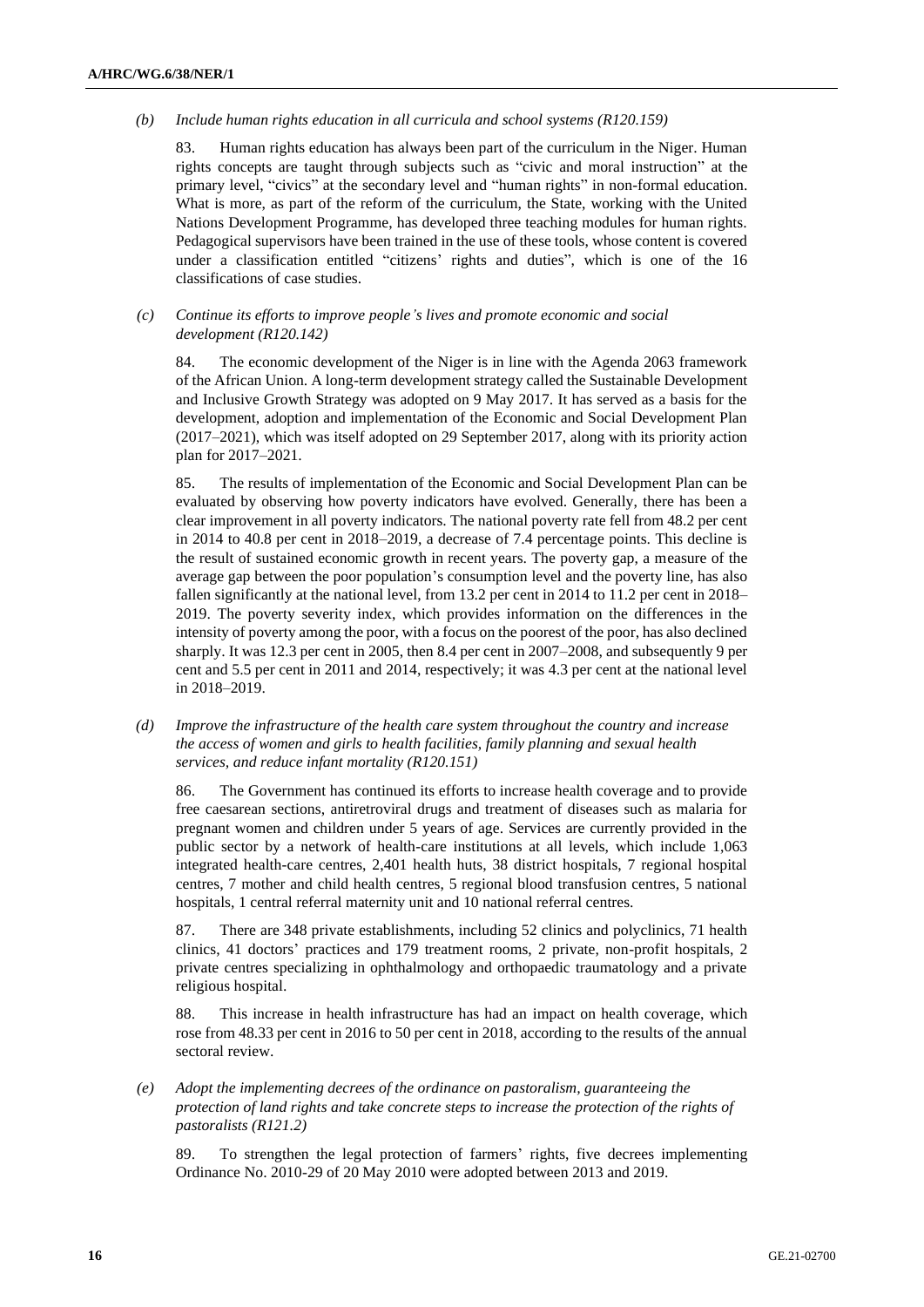#### **6. Specific rights (women, children, persons with disabilities, migrants)**

*(a) Conduct an awareness-raising and educational campaign among the populations with a view to eliminating all the sociocultural barriers which impede the full enjoyment of the rights of women (R120.72)*

90. An awareness-raising and education campaign was conducted for the public through the continued implementation of the Illimin (knowledge for dignity) initiative for adolescents. Thus, through safe spaces and life skills knowledge, reproductive health and family planning is taught to adolescent girls to allow them to responsibly manage their fertility and also to help maintain a supportive local environment, with community involvement.

91. As part of the implementation of the Sahel Women's Empowerment and Demographic Dividend (SWEDD), a regional project, Future Husbands' Clubs were set up in five of the country's regions to develop boys' and young men's knowledge and skills relating to sexual and reproductive health and to nurture positive attitudes towards gender relations. The project targets 10,000 boys and young men between the ages of 15 and 24 who have not been married and are not in school, through the establishment of 800 clubs, over a three-year period.

*(b) Increase efforts to prevent sexual and gender-based violence, especially with regard to groups at risk, such as refugee girls, and reduce gender inequalities through urgent improvements in legislation and educational programmes (R120.66, R120.91 and R120.92)*

92. In general, there is no discrimination between students, and specifically, there is none against refugee girls. Better still, the State has set up schools at reception centres for displaced persons in order to ensure equal opportunities for the children there. Moreover, it is in this spirit, and having become a party to the African Union Convention for the Protection and Assistance of Internally Displaced Persons in Africa (the Kampala Convention), that the Internally Displaced Persons Protection Act was adopted on 10 December 2018.

*(c) Ban by law the practice of wahaya (R120.38, R120.100, R120.102, R120.103)*

93. The practice of wahaya is a form of slavery and is punished as such under Act No. 2003-25 of 1 June 2003, which amended the Criminal Code to include the offences and crimes of slavery.

- *(d) Step up measures through legislation, policies and programmes to promote the rights of women, and protect them from being victimized by any forms of slavery, abuse or other harmful cultural practices (R120.93, R120.100, R120.102)*
	- 94. The following actions have been carried out:
		- The adoption of the new National Gender Policy in 2017 and its action plan
		- Adoption in 2019 of a decree on protection, assistance and support for girls attending school
		- Amendment, in 2019, of the law establishing the quota system to increase the rate of female representation from 15 per cent to 25 per cent for elected positions and from 25 per cent to 30 per cent for appointed positions
		- Adoption of the fistula eradication strategy
		- Drafting and implementation of a national action plan for United Nations Security Council resolution 1325 (2000) on women and peace and security
		- The establishment of the National Observatory for Gender Promotion
		- Adoption in August 2017 by the National Assembly of the law ratifying the Statute of the Women Development Organization of the member States of the Organization of the Islamic Conference
		- Establishment of the national cell of the G5 Sahel Women's Platform and of regional offices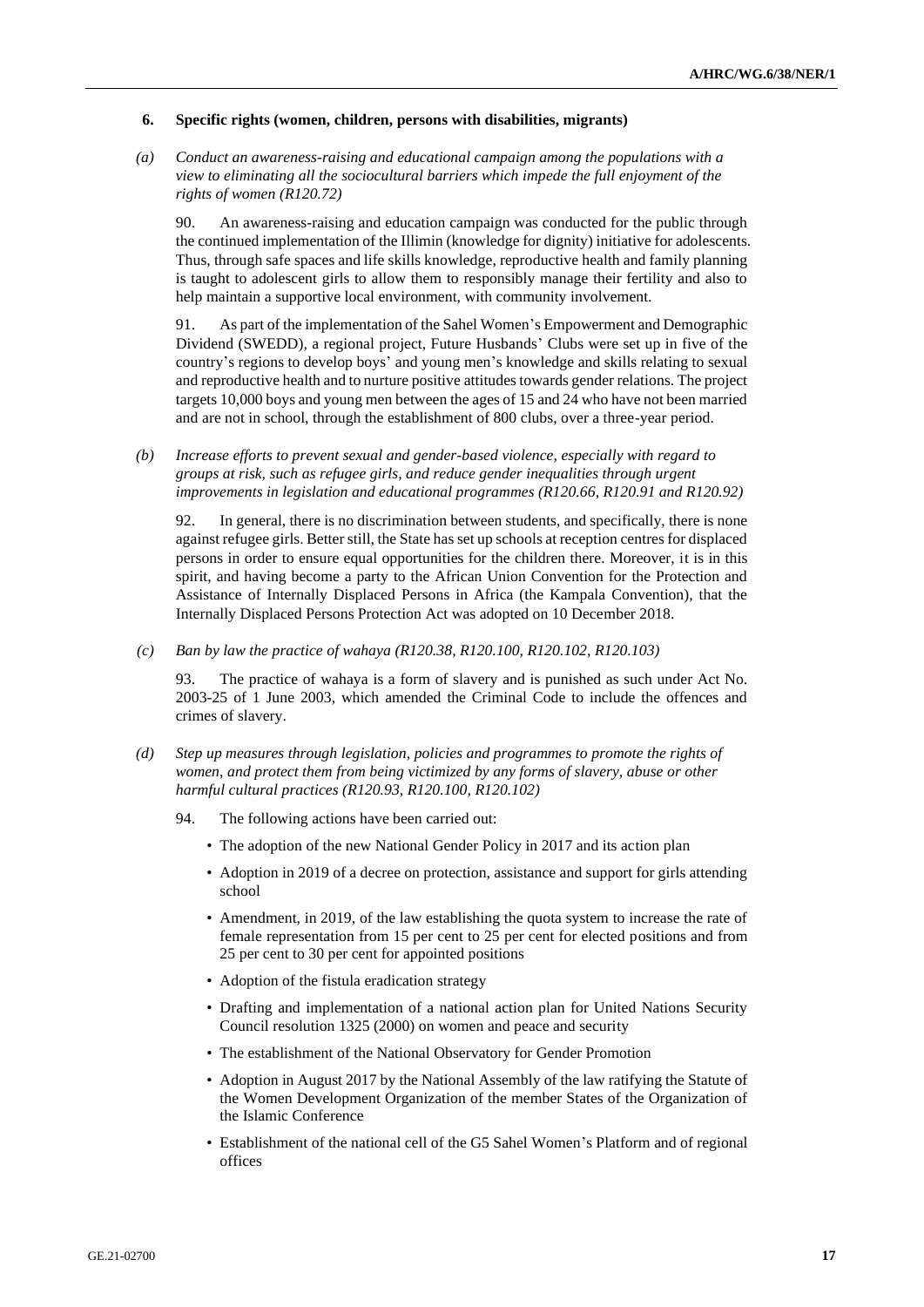*(e) Strengthen awareness-building and training of women for public office*

95. As a prelude to the 2020–2021 general elections, the Ministry for the Advancement of Women and Protection of Children and several non-governmental organizations have undertaken a campaign to sensitize and train women in political participation in the country's eight regions. The aim is to promote the political participation of women, who represent 55 per cent of registered voters, in decision-making bodies.

*(f) Adopt a family code that ensures equal rights between men and women and protects girls from early and forced marriage (R120.102, R120.111, R120.130 to R120.133)*

96. A draft of this code was drawn up in 2011 and since then there have been several attempts to adopt it. They have run up against the categorical rejection of a certain section of the population, who consider it to be contrary to religious precepts.

*(g) Enhance the protection of migrants and refugees by implementing the law on human trafficking and enhancing the operational capacities of the National Refugee Eligibility Commission and the National Agency for Combating Trafficking in Persons and Illegal Trafficking of Migrants (R120.162)*

97. These two bodies have been strengthened in terms of both human and material resources and financial means, with support from numerous technical and financial partners.

*(h) Promote awareness campaigns and adaptive policies to eliminate child, forced and early marriage (R120.130)*

98. In respect of the campaign against early marriage, while there is still no specific law against this harmful practice, several measures of different types have been taken, including the following:

- Continued implementation of the Policy for Protecting Children against Abuse, Violence and Exploitation
- Development of a national strategic plan to end child marriage
- Adoption in 2019 of a decree on the establishment, responsibilities, organization, composition and functioning of national and local child protection committees
- Adoption in 2017 of the National Gender-based Violence Prevention and Response Strategy
- Organization of awareness-raising activities by the Association of Traditional Leaders of the Niger
- Organization in 2019, in Maradi, of a national forum for awareness-raising and advocacy on the subject of child marriage
- *(i) Ensure free access to education for all children without discrimination and increase enrolment, literacy and completion rates and ensure the equal right to quality education for young mothers and married girls (R120.157, R120.160)*

99. The guarantee of free access to education and non-discrimination in the right to education are enshrined in Act No. 98-12 of 1 June 1998, the Act on the Education System in the Niger.

100. Implementation of the Act led the State to adopt some innovations in the field of education to ensure inclusion, such as bridging classes, second-chance schools and alternative education centres. Such innovations helped to substantially increase the enrolment rate, which rose from 72.3 per cent in 2014 to 74.8 per cent in 2017. The completion rate increased from 59.8 per cent to 65.8 per cent during the same period. The literacy rate, which was 28.4 per cent in 2014, increased significantly, to 33 per cent in 2018–2019.

101. With regard to the equal right to quality education for young mothers and married girls, the State has adopted a number of texts guaranteeing that young girls have access to and are retained in school. A decree of 5 December 2017 on protection, assistance and support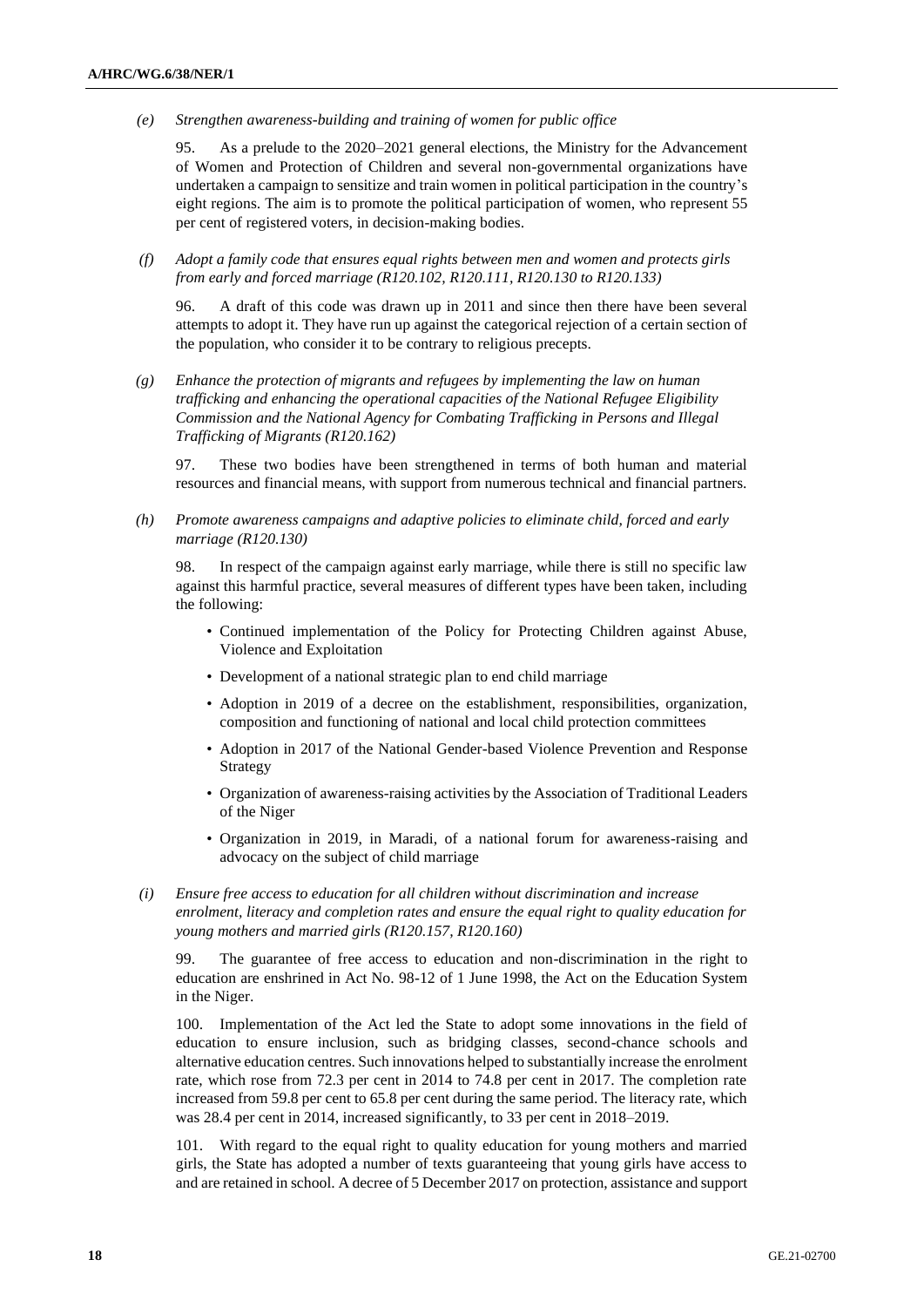for girls attending school and its implementing ordinance, of 4 February 2019, address this question.

*(j) Better integrate the concerns of older persons and persons with disabilities into public policy (R120.52)*

102. The Niger is aware that older persons and persons with disabilities are in the category of vulnerable persons. This is why they are taken into account in all public policies, particularly in the National Social Welfare Policy. The Government has initiated the ratification process for the Protocol to the African Charter on Human and Peoples' Rights on the Rights of Older Persons.

### **B. Challenges and constraints**

103. Despite all the efforts made by the Government, sociocultural, economic and security constraints have a negative impact on the effective realization of certain rights and hence on the implementation of certain recommendations. Since February 2015, the country has had to face security threats owing to its proximity to some neighbouring States that are hotbeds of tension. In order to combat these threats, which leave many military and civilian families in bereavement, the Government has been forced to divert a large part (over 17 per cent) of the national budget to security, to the detriment of basic social services.

104. In addition, there are social and cultural hurdles that hamper the Government's efforts to implement certain rights, particularly in the sensitive area of family law. The withdrawal of the reservations to the Convention on the Elimination of All Forms of Discrimination against Women, the abolition of the death penalty and the adoption of the family code have met with fierce resistance from some of the population. The Government is making efforts to win them over, in order to secure the support of all, so as to avoid serious disturbances with unforeseeable consequences.

#### **C. Good practices**

105. Good practices can be summarized as follows:

- Establishment of the Interministerial Committee for drafting reports to treaty bodies and the universal periodic review
- Submission of the recommendations produced during the universal periodic review to all stakeholders
- Preparation of an action plan for the implementation of universal periodic review and treaty body recommendations
- Preparation of a midterm report on implementation of the recommendations
- At all stages, involvement and consultation of civil society organizations, parliamentarians, technical and financial partners and the national human rights institution

## **V. Human rights priorities, initiatives and commitments**

## **A. Priorities**

106. The Niger has adopted its second Economic and Social Development Plan, for 2017– 2021, which sets the following strategic intervention themes as priorities:

- Theme 1: Cultural revival
- Theme 2: Social development and demographic transition
- Theme 3: Acceleration of economic growth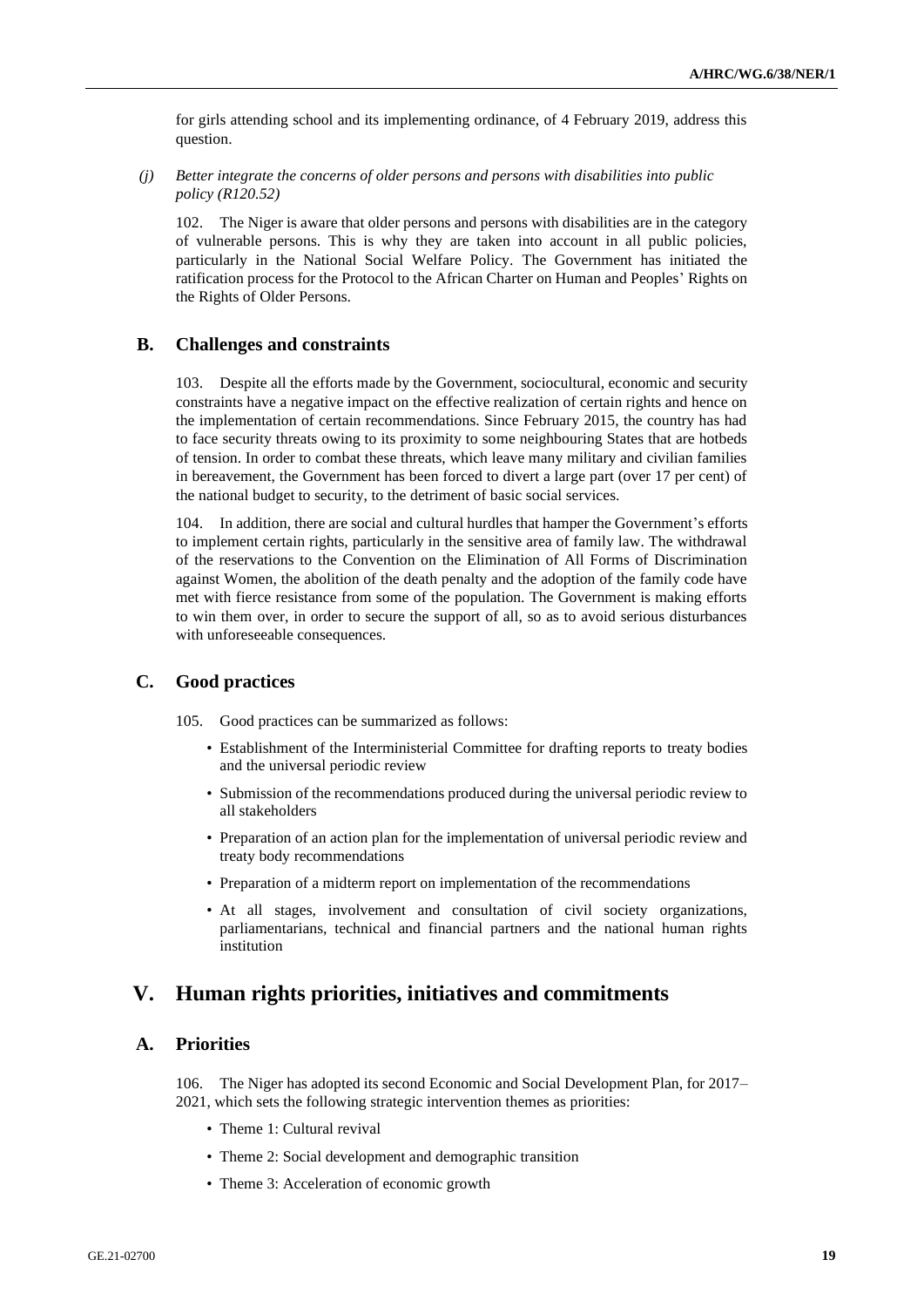- Theme 4: Improved governance, peace and security
- Theme 5: Sustainable environmental management

## **B. Initiatives**

107. To improve the effectiveness of human rights, the Niger has developed initiatives that include the establishment of new bodies, the adoption of sectoral policies and the improvement of the country's legal framework and its alignment with international standards.

## **C. Commitments**

108. In order to meet the challenges involved in promoting and protecting human rights, taking into account the national and international situations, the Niger undertakes to implement the accepted recommendations published with the presentation of this report.

# **VI. Needs**

## **A. Capacity-building**

109. In order to ensure better follow-up to implementation of the concluding observations and recommendations of the treaty bodies and the universal periodic review mechanism, it is imperative to build the capacity of the various actors. It is thus necessary to strengthen the capacity of government bodies, civil society, national human rights institutions and members of the media to make use of mechanisms for the implementation and evaluation of recommendations and concluding observations.

110. The elaboration and implementation of public policies based on a human rights approach require continuous training of those involved.

111. In order to deal with the unavailability of human rights statistics for State reports, it is necessary to recognize the need to set up a system of data collection and analysis at the national and decentralized levels. In view of the role they are called upon to play in promoting and protecting human rights, the National Human Rights Commission and civil society organizations should be given particular attention with regard to capacity-building and technical assistance. In view of the challenges linked to the consolidation of the rule of law and the strengthening of social cohesion, it is necessary to educate the public and raise awareness about national and international mechanisms, including by disseminating information on the main instruments.

## **B. Technical and financial assistance**

112. To ensure the broad dissemination of the recommendations produced during the third cycle, the Interministerial Committee for drafting reports to treaty bodies and the universal periodic review plans to organize workshops and to translate the recommendations into the national languages, for the benefit of the public. The formulation and implementation of a new implementation plan will also require substantial financial resources. Increased budgetary support will thus enable the Niger to make great strides in the fulfilment of its international commitments.

# **Conclusion**

113. Despite the security, economic and sociocultural constraints, the Niger has clearly made significant efforts that have made it possible to realize and enjoy human rights through the adoption of numerous texts, policies and programmes. Important challenges remain, however, and that is why we call on the international community to support our actions aimed at preventing and punishing violations of human rights and international humanitarian law.